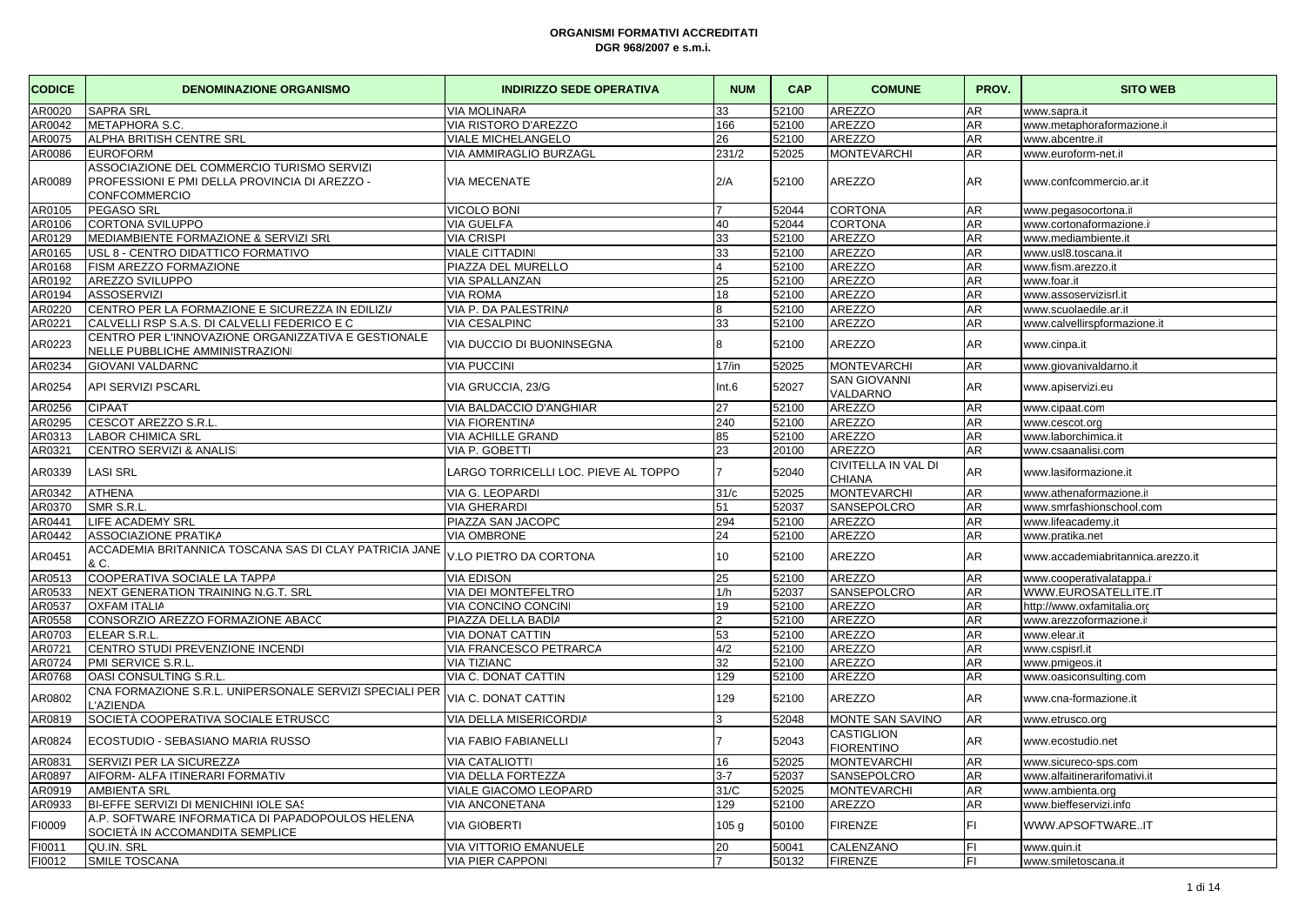| <b>CODICE</b> | <b>DENOMINAZIONE ORGANISMO</b>                                                                   | <b>INDIRIZZO SEDE OPERATIVA</b>  | <b>NUM</b>      | <b>CAP</b> | <b>COMUNE</b>                         | PROV. | <b>SITO WEB</b>                       |
|---------------|--------------------------------------------------------------------------------------------------|----------------------------------|-----------------|------------|---------------------------------------|-------|---------------------------------------|
| FI0018        | IAL INNOVAZIONE APPRENDIMENTO LAVORO TOSCANA SRI                                                 | VIA BENEDETTO DEI                | 2/A             | 50127      | <b>FIRENZE</b>                        | FI    | www.ialtoscana.it                     |
| FI0021        | <b>I.C.STUDIO SRL</b>                                                                            | <b>VIA VITTORIO EMANUELE</b>     | 33              | 50041      | CALENZANO                             | FI    | www.icstudio.it                       |
| FI0023        | PRIMAQ S.R.L.                                                                                    | <b>VIA PIETRO NENNI</b>          | 72/B            | 50013      | <b>CAMPI BISENZIO</b>                 | FI    | www.primaq.it                         |
| FI0024        | PROJECT S.R.L                                                                                    | VIA DON LORENZO PEROSI           | 50              | 50121      | <b>FIRENZE</b>                        | FI    | WWW.PROJECTWEB.IT                     |
| FI0025        | E. DI C. SPA                                                                                     | LOC. BURCHIO                     | snc             | 50063      | <b>FIGLINE E INCISA</b><br>VALDARNO   | FI    | www.edicspa.com                       |
| FI0031        | PRAGMA S.R.L                                                                                     | VIA LORENZO IL MAGNIFICC         | 21              | 50100      | <b>FIRENZE</b>                        | FI.   | www.p-pragma.it                       |
| FI0035        | AGENZIA PER LO SVILUPPO DELL'EMPOLESE VALDELSA S.P.A.                                            | VIA DELLE FIASCAIE               | 12              | 50053      | <b>EMPOLI</b>                         | FI    | www.agenziasviluppo.it                |
| FI0036        | LABORATORIO EMPOLESE DI ANALISI DR. BARTOLINI S.R.L                                              | <b>VIA CHIMENTI</b>              | 22              | 53100      | <b>EMPOLI</b>                         | FI    | www.laboratorioempolese.it            |
| FI0038        | ALPHA ECOLOGIA S.R.L.                                                                            | <b>PIAZZA ARTOM</b>              | 12 <sup>2</sup> | 50127      | <b>FIRENZE</b>                        | FI    | www.alphaecologia.it                  |
| FI0039        | <b>CEDIT</b>                                                                                     | VIA GIOVANNI DEL PIAN DEI CARPIN | 34/38           | 50127      | <b>FIRENZE</b>                        | FI    | www.cedit.org                         |
| FI0048        | DORA BRUSCHI DI GIOVANNI FABBRI CASAMENTI S.A.S                                                  | <b>VIALE BELFIORE</b>            | 50              | 50144      | <b>FIRENZE</b>                        | FI    | www.dorabruschi.it/scuola/scuola.html |
| FI0059        | ENTE BILATERALE TURISMO TOSCANO - EBTT                                                           | PIAZZA MASSIMO D'AZEGLIC         | 13              | 50100      | <b>FIRENZE</b>                        | FI    | www.ebt.toscana.it                    |
| FI0061        | <b>POLIMODA</b>                                                                                  | <b>VIA BALDOVINETTI</b>          | 3               | 50100      | <b>FIRENZE</b>                        | FI    | www.polimoda.com                      |
| FI0066        | AGENZIA FIORENTINA PER L'ENERGIA                                                                 | VIALE BELFIORE - SCALA E         | 4               | 50144      | <b>FIRENZE</b>                        | FI    | www.firenzenergia.it                  |
| FI0068        | SCUOLA DI ESTETICA REALI-PASCAL                                                                  | <b>VIA DI NOVOLI</b>             | 42/D            | 50100      | <b>FIRENZE</b>                        | FI    | www.pascal.it                         |
| FI0070        | IRECOOP TOSCANA SOCIETÀ COOPERATIVA                                                              | VIA VASCO DE GAMA                | 27-29           | 50127      | <b>FIRENZE</b>                        | FI    | http://www.irecooptoscana.it          |
| FI0071        | <b>ARCHIMEDE SRL</b>                                                                             | VIA DEL PARLAMENTO EUROPEO       | 9/b             | 50018      | <b>SCANDICCI</b>                      | FI    | www.archimede.ws                      |
| FI0072        | SCUOLA ESTETICA MODERNA                                                                          | <b>VIA SANTA REPARATA</b>        | 63              | 50100      | <b>FIRENZE</b>                        | FI    | scuolaesteticamoderna.it              |
| 10073         | PALAZZO SPINELLI PER L'ARTE E IL RESTAURC                                                        | <b>VIA MAGGIC</b>                | 13              | 50100      | <b>FIRENZE</b>                        | FI    | www.palazzospinelli.org               |
| FI0081        | <b>CHANGE GROUP SRL</b>                                                                          | VIA FRA SILVESTRO MARUFF         | 3               | 50100      | <b>FIRENZE</b>                        | FI    | www.change.it                         |
| FI0083        | HELP TO HEALTH SRL                                                                               | <b>VIA DI PADULE</b>             | 22              | 50019      | <b>SESTO FIORENTINO</b>               | FI    | www.helptohealth.it                   |
| FI0085        | ANGEL ACADEMY OF ART- FIDECOM FUNDING CORP                                                       | VIA NARDO DI CIONE               | 10              | 50121      | <b>FIRENZE</b>                        | FI    | www.angelartschool.com                |
| FI0090        | CONFINDUSTRIA TOSCANA SERVIZI SCARL                                                              | <b>VIA VALFONDA</b>              | 9               | 50100      | <b>FIRENZE</b>                        | FI    | www.confindustriatoscanaservizi.it    |
| FI0096        | I.RI.FO.R.-ISTITUTO PER LA RICERCA, LA FORMAZIONE E LA<br>RIABILITAZIONE REGIONALE TOSCANO ONLUS | <b>VIA FIBONACCI</b>             | 5               | 50100      | <b>FIRENZE</b>                        | FI    | www.irifortoscana.it                  |
| FI0100        | ISTITUTO FORMAZIONE FRANCHI                                                                      | LUNGARNO COLOMBO                 | 66              | 50136      | <b>FIRENZE</b>                        | FI    | www.istitutoformazionefranchi.it      |
| FI0107        | SCUOLA LEONARDO DA VINCI                                                                         | <b>VIA BUFALIN</b>               | З               | 50100      | <b>FIRENZE</b>                        | FI    | www.scuolaleonardo.com                |
| FI0110        | COSPE - COOPERAZIONE PER LO SVILUPPO DEI PAESI<br><b>EMERGENTI - ONLUS</b>                       | <b>VIA SLATAPER</b>              | 10              | 50100      | <b>FIRENZE</b>                        | FI    | www.cospe.org                         |
| FI0111        | CONSORZIO SERVIZI FORMATIVI ALLE IMPRESE                                                         | <b>VIA VALFONDA</b>              | 9               | 50100      | <b>FIRENZE</b>                        | FI    | www.cosefi.it                         |
| FI0122        | FEDERAZIONE ITALIANA SCUOLE MATERNE DELLA REGIONE<br>TOSCANA - FISM TOSCANA                      | <b>VIA DI QUARTO</b>             | 33              | 50012      | <b>BAGNO A RIPOLI</b>                 | FI    | www.fismservizi.it                    |
| FI0134        | AUSL11 - DIPARTIMENTO PROFESSIONI SANITARIE - AGENZIA<br>PER LA FORMAZIONE                       | VIA OBERDAN                      | $13 - 19$       | 50059      | <b>VINCI</b>                          | FI    | www.usl11.tos.it                      |
| FI0137        | SCUOLA COOP MONTELUPO                                                                            | <b>VIA SAMMONTANA</b>            | 39              | 50056      | <b>MONTELUPO</b><br><b>FIORENTINO</b> | FI    | www.scuolacoop.it                     |
| FI0139        | <b>ISTITUTO IL DUOMO SRL</b>                                                                     | <b>VIA SAN GALLO</b>             | 77              | 50100      | <b>FIRENZE</b>                        | FI    | www.istitutoilduomo.it                |
| FI0141        | A.S.P. FIRENZE MONTEDOMINI                                                                       | <b>VIA MALCONTENTI</b>           | 6               | 50100      | <b>FIRENZE</b>                        | FI    | www.csf-montedomini.net               |
| FI0143        | <b>OMNIAVIS SRL</b>                                                                              | L.NO COLOMBO                     | 44              | 50100      | <b>FIRENZE</b>                        | FI    | www.omniavis.it                       |
| FI0150        | ASSOCIAZIONE SAN COLOMBANC                                                                       | VIUZZO DEL PISCETTO,             | 6/8             | 50018      | <b>SCANDICCI</b>                      | FI    | www.altascuolapelletteria.it          |
| FI0160        | <b>KLINK S.R.L</b>                                                                               | VIA GIUSEPPE VERD                | 23              | 50100      | <b>EMPOLI</b>                         | FI    | http://www.klink.it                   |
| FI0167        | <b>NEW LINE ACADEMY SRL</b>                                                                      | VIA A.MAGLIABECH                 | $\overline{7}$  | 50100      | <b>FIRENZE</b>                        | FI    | www.newlinevitobiondi.com             |
| FI0171        | ASS. DI VOLONTARIATO SOLIDARIETÀ CARITAS ONLUS                                                   | <b>VIA DE'PUCCI</b>              | $\overline{2}$  | 50100      | <b>FIRENZE</b>                        | FI    | www.caritasfirenze.it                 |
| FI0172        | ASSOCIAZIONE PER LA SCUOLA SUPERIORE DI TECNOLOGIE<br><b>INDUSTRIALI</b>                         | <b>VIA PANCIATICHI</b>           | 29              | 50100      | <b>FIRENZE</b>                        | FI    | www.ssti.it                           |
| FI0174        | PUBBLICA ASSISTENZA DI CAMPI BISENZIO ONLUS                                                      | <b>VIA ORLY</b>                  | 35              | 50013      | CAMPI BISENZIO                        | FI    | www.pacampi.it                        |
| FI0175        | <b>COMUNE DI SCANDICCI</b>                                                                       | PIAZZA MATTEOTTI                 | 31              | 50018      | <b>SCANDICCI</b>                      | FI    | www.comune.scandicci.fi.it            |
| FI0177        | I.F.O.A. ISTITUTO FORMAZIONE OPERATORI AZIENDAL                                                  | <b>VIA LEONCAVALLO</b>           | 15/3            | 50121      | <b>FIRENZE</b>                        | FI    | www.ifoa.it                           |
| FI0185        | <b>CESVOT</b>                                                                                    | <b>VIA RICASOLI</b>              | 9               | 50100      | <b>FIRENZE</b>                        | FI    | www.cesvot.it                         |
| FI0186        | SICURGEST S.R.L.                                                                                 | VIALE FRATELLI KENNEDY           | 38              | 50032      | <b>BORGO SAN LORENZO</b>              | FI    | www.sicurgest.it                      |
| FI0189        | COOP.21 COOPERATIVA SOCIALE                                                                      | VIA GUALDRADA - PONTE A EMA      | 15/17           | 50126      | <b>FIRENZE</b>                        | FI    | www.coop21.it                         |
|               |                                                                                                  |                                  |                 |            |                                       |       |                                       |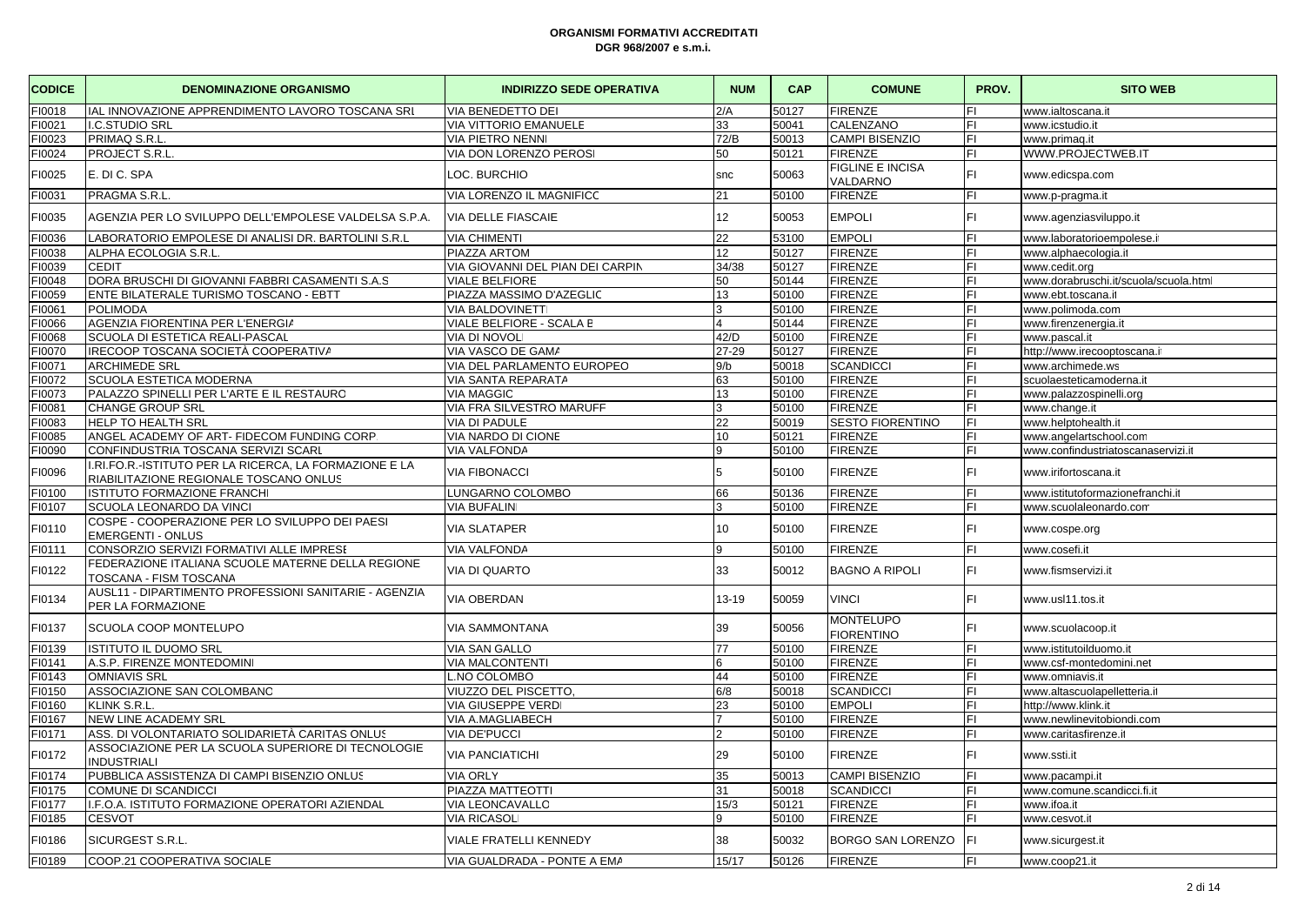| <b>CODICE</b> | <b>DENOMINAZIONE ORGANISMO</b>                                                                                               | <b>INDIRIZZO SEDE OPERATIVA</b>  | <b>NUM</b>            | <b>CAP</b> | <b>COMUNE</b>                  | PROV. | <b>SITO WEB</b>                            |
|---------------|------------------------------------------------------------------------------------------------------------------------------|----------------------------------|-----------------------|------------|--------------------------------|-------|--------------------------------------------|
| FI0190        | <b>EUROPASS SAS</b>                                                                                                          | VIA S. EGIDIC                    | 12                    | 50100      | <b>FIRENZE</b>                 | FI.   | www.europass.it                            |
| FI0199        | COMMISSIONE SINODALE PER LA DIACONIA - KALEIDOS                                                                              | VIA SERRAGLI 49                  | 49                    | 50100      | <b>FIRENZE</b>                 | FI    | http://www.kaleidosforma.it                |
| FI0200        | C.A.I.C.T. CENTRO ASSISTENZA IMPRESE COLDIRETTI TOSCANA VIA DELLA VILLA DEMIDOFF                                             |                                  | 64/D                  | 50100      | <b>FIRENZE</b>                 | FI.   | www.iripatoscana.it                        |
| FI0204        | <b>IDIS S.R.L</b>                                                                                                            | <b>VIA SCARLATTI</b>             | 8                     | 50018      | <b>SCANDICCI</b>               | FI    | www.idisfor.it                             |
| FI0207        | FORMAAZIONE CO&SO NETWORK SCS                                                                                                | VIA VAL DI PESA                  |                       | 50100      | <b>FIRENZE</b>                 | FI.   | www.formazionenet.eu                       |
| FI0215        | <b>FORMAIMPRESA SURL</b>                                                                                                     | VIA PALAGIO DEGLI SPIN           | snc                   | 50145      | <b>FIRENZE</b>                 | FI    | www.formaimpresa.it                        |
| FI0225        | SCUOLA PROFESSIONALE DI ESTETICA ARMONY                                                                                      | PIAZZA RISORGIMENTO              |                       | 50059      | <b>VINCI</b>                   | FI    | www.scuolearmony.it                        |
| FI0226        | FONDAZIONE SCUOLA DI MUSICA DI FIESOLE O.N.L.U.S                                                                             | VIA DELLE FONTANELLE             | 24                    | 50014      | <b>FIRENZE</b>                 | FI    | www.scuolamusica.fiesole.fi.it             |
| FI0228        | CENTRO STUDI TURISTICI DI FIRENZE                                                                                            | <b>VIA PIEMONTE</b>              |                       | 50100      | <b>FIRENZE</b>                 | FI.   | www.cstfirenze.it                          |
| FI0229        | FLORENCE UNIVERSITY OF THE ARTS                                                                                              | <b>VIA MAGLIABECH</b>            |                       | 50100      | <b>FIRENZE</b>                 | FI.   | www.fua.it                                 |
| FI0236        | MENTORE - CENTRO DI ASSISTENZA TECNICA & FORMAZIONE<br>PROFESSIONALE DI CONFCOMMERCIO TOSCANA SCARL                          | VIA SANTA CATERINA D'ALESSANDRIA |                       | 50100      | <b>FIRENZE</b>                 | FL    | www.mentoretoscana.it                      |
| FI0237        | SCUOLA E FORMAZIONE-LAVORO DON GIULIO FACIBENI (EX<br>SCUOLA DI FORMAZIONE PROFESSIONALE DELL'OPERA<br>MADONNINA DEL GRAPPA) | <b>VIA DON GIULIO FACIBENI</b>   | 13                    | 50100      | <b>FIRENZE</b>                 | FI.   | www.scuoladonfacibeni.it                   |
| FI0239        | THE BRITISH INSTITUTE OF FLORENCE                                                                                            | PIAZZA STROZZI                   |                       | 50100      | <b>FIRENZE</b>                 | FI    | www.britishinstitute.it                    |
| FI0244        | PROFORMA SOC. COOP.                                                                                                          | PIAZZA DEL POPOLO                |                       | 50032      | BORGO SAN LORENZO              | FI.   | www.proformacoop.it                        |
| FI0246        | <b>AGENDA SRL</b>                                                                                                            | LUNGARNO DEL TEMPIO              | 54                    | 50100      | <b>FIRENZE</b>                 | FI.   | www.agenda-corsi.it                        |
| FI0247        | SCUOLA PROFESSIONALE EDILE DI FIRENZE                                                                                        | VIA LORENZO IL MAGNIFICC         | 8/10                  | 50100      | <b>FIRENZE</b>                 | FL    | www.scuolaedile.fi.it                      |
| FI0251        | CONSULTING QUALITY SERVICE S.R.L                                                                                             | VIA DELLA PACE MONDIALE          | 94                    | 50018      | <b>SCANDICCI</b>               | FL    | www.cqsfirenze.it                          |
| FI0252        | TK FORMAZIONE SRL                                                                                                            | <b>VIALE GRAMSCI</b>             | $\overline{73}$       | 50100      | <b>FIRENZE</b>                 | FI.   | www.tkformazione.it                        |
| FI0258        | <b>QUALITAS FORUM SRL</b>                                                                                                    | <b>BORGO S. CROCE</b>            | 06                    | 50100      | <b>FIRENZE</b>                 | FI    | www.qualitas.org                           |
| FI0269        | ISTITUTO PER L'ARTE E IL RESTAURO                                                                                            | <b>VIA MAGGIC</b>                | 13                    | 50100      | <b>FIRENZE</b>                 | FL    | http://www.spinelli.it                     |
| FI0276        | GIUNTI O.S. ORGANIZZAZIONI SPECIAL                                                                                           | VIA FRA P. SARP                  | 7/a                   | 50100      | <b>FIRENZE</b>                 | FI.   | www.giuntios.it                            |
| FI0281        | SOCIETÀ DI PSICOTERAPIA COMPARATA SRL                                                                                        | <b>VIALE GRAMSCI</b>             | 22                    | 50132      | <b>FIRENZE</b>                 | FI    | http://www.spc.it                          |
| FI0286        | <b>COMUNE DI FIRENZE</b>                                                                                                     | <b>VIA PISANA</b>                | 148                   | 50100      | <b>FIRENZE</b>                 | FI    | www.comune.firenze.it                      |
| FI0294        | <b>ERATA</b>                                                                                                                 | VIA DEGLI ALFAN                  | 67                    | 50100      | <b>FIRENZE</b>                 | FI    | www.erata.it                               |
| FI0296        | CENTRO STUDI LA BASE DI SAN LORENZO - ADELMO SAS                                                                             | <b>VIA DEI PUCCI</b>             | 11                    | 50123      | <b>FIRENZE</b>                 | FI.   | www.labase.it                              |
| FI0298        | ASSOCIAZIONE PROGETTO ARCOBALENO ONLUS                                                                                       | VIA DEL LEONE                    | 9                     | 50100      | <b>FIRENZE</b>                 | FI    | www.progettoarcobaleno.it                  |
| FI0301        | CONFARTIS S.R.L.                                                                                                             | PIAZZA DELLA CHIESA              | 44                    | 50100      | <b>SESTO FIORENTINO</b>        | FI    | www.confartis.it                           |
| FI0309        | ENTE BILATERALE INDUSTRIA TURISTICA TOSCANA                                                                                  | VIA VALFONDA                     | $\mathbf{Q}$          | 50123      | <b>FIRENZE</b>                 | FL.   | www.ebit.toscana.it                        |
| FI0318        | LAO                                                                                                                          | VIA DEI SERRAGL                  | 104                   | 50100      | <b>FIRENZE</b>                 | FL.   | www.artiorafe.it                           |
| FI0320        | A.P.O.GE.O. SRL                                                                                                              | VIA A. VANNUCC                   | 11r                   | 50134      | <b>FIRENZE</b>                 | FI.   | www.apogeoform.net                         |
| FI0334        | PIXEL ASSOCIAZIONE                                                                                                           | VIA LUIGI LANZ                   | 12                    | 50100      | <b>FIRENZE</b>                 | FL.   | www.pixel-online.net                       |
| FI0336        | <b>CESCOT FIRENZE SRL</b>                                                                                                    | PIAZZA PIER VETTORI              | 8/10                  | 50100      | <b>FIRENZE</b>                 | FL.   | www.cescot.fi.it                           |
| FI0338        | TI FORMA S.C.R.L                                                                                                             | VIA GIOVANNI PAISIELLO           | 8                     | 50144      | <b>FIRENZE</b>                 | FI.   | www.tiforma.it                             |
| FI0341        | <b>MEDEA</b>                                                                                                                 | P.ZA PUCCINI                     | 26                    | 50144      | <b>FIRENZE</b>                 | FI    | http://www.medeaproject.eu/website.        |
| FI0345        | FONDAZIONE SPAZIO REALE IMPRESA SOCIALE                                                                                      | VIA DI SAN DONNINC               | 4/6                   | 50013      | CAMPI BISENZIO                 | FI    | www.spazioreale.it                         |
| FI0371        | OMEGA FORMAZIONE S.R.L.                                                                                                      | <b>VIA GARIBALD</b>              | 58                    | 50041      | CALENZANO                      | FI.   | www.omegaformazione.it                     |
| FI0389        | MATRIX ONLUS S. C. A R. L.                                                                                                   | VIA GIAMPAOLO ORSIN              | 110                   | 50100      | <b>FIRENZE</b>                 | FI    | www.coopmatrix.it                          |
| FI0393        | ISTITUTO SANT'ANDREA SRL                                                                                                     | VIA PIEVANO ROLANDC              | 8                     | 50053      | <b>EMPOLI</b>                  | FI    | www.istitutosantandrea.org                 |
| FI0402        | CENTRO STUDI MUSICA & ARTE                                                                                                   | VIA PIETRAPIANA                  | 32                    | 50121      | FIRENZE                        | FI    | www.musicarte.it                           |
| FI0406        | <b>FINANZIARIAMENTE</b>                                                                                                      | VIA FRÀ ANGELICC                 | 4/r                   | 50100      | <b>FIRENZE</b>                 | FI.   | www.finanziariamente.it                    |
| FI0425        | ASSOCIAZIONE VOLONTARI DEL CENTRO INTERNAZIONALE<br>STUDENTI GIORGIO LA PIRA - ONLUS                                         | VIA DE' PESCIONI                 |                       | 50100      | <b>FIRENZE</b>                 | FI.   | http://www.centrointernazionalelapira.com/ |
| FI0429        | FLORENCE DESIGN ACADEMY SRL                                                                                                  | <b>VIA MARTELLI</b>              | $\boldsymbol{\Delta}$ | 50100      | <b>FIRENZE</b>                 | FI    | www.florencedesignacademy.com              |
| FI0432        | LIVE SAS DI TERRI ANTONELLA & C.                                                                                             | <b>VIALE BELFIORE</b>            | 58                    | 50144      | <b>FIRENZE</b>                 | FI    | www.liveinstitute.it                       |
| FI0434        | ISTITUTO DEGLI INNOCENTI DI FIRENZE                                                                                          | P.ZZA SS. ANNUNZIATA             | 12                    | 50122      | FIRENZE                        | FI    | www.istitutodeglinnocenti.it               |
| FI0437        | CHIANTIFORM - AGRIFORMAZIONE IN CHIANTI                                                                                      | VIA DELLA LIBERTÀ                | 57                    | 50026      | SAN CASCIANO IN VAL<br>DI PESA | FI    | www.chiantiform.it                         |
| FI0440        | SCUOLA PRIVATA LEONARDO DA VINCI SRL                                                                                         | VIALE IV NOVEMBRE                | 17                    | 50053      | <b>EMPOLI</b>                  | FI    | www.scuolaleonardo.it                      |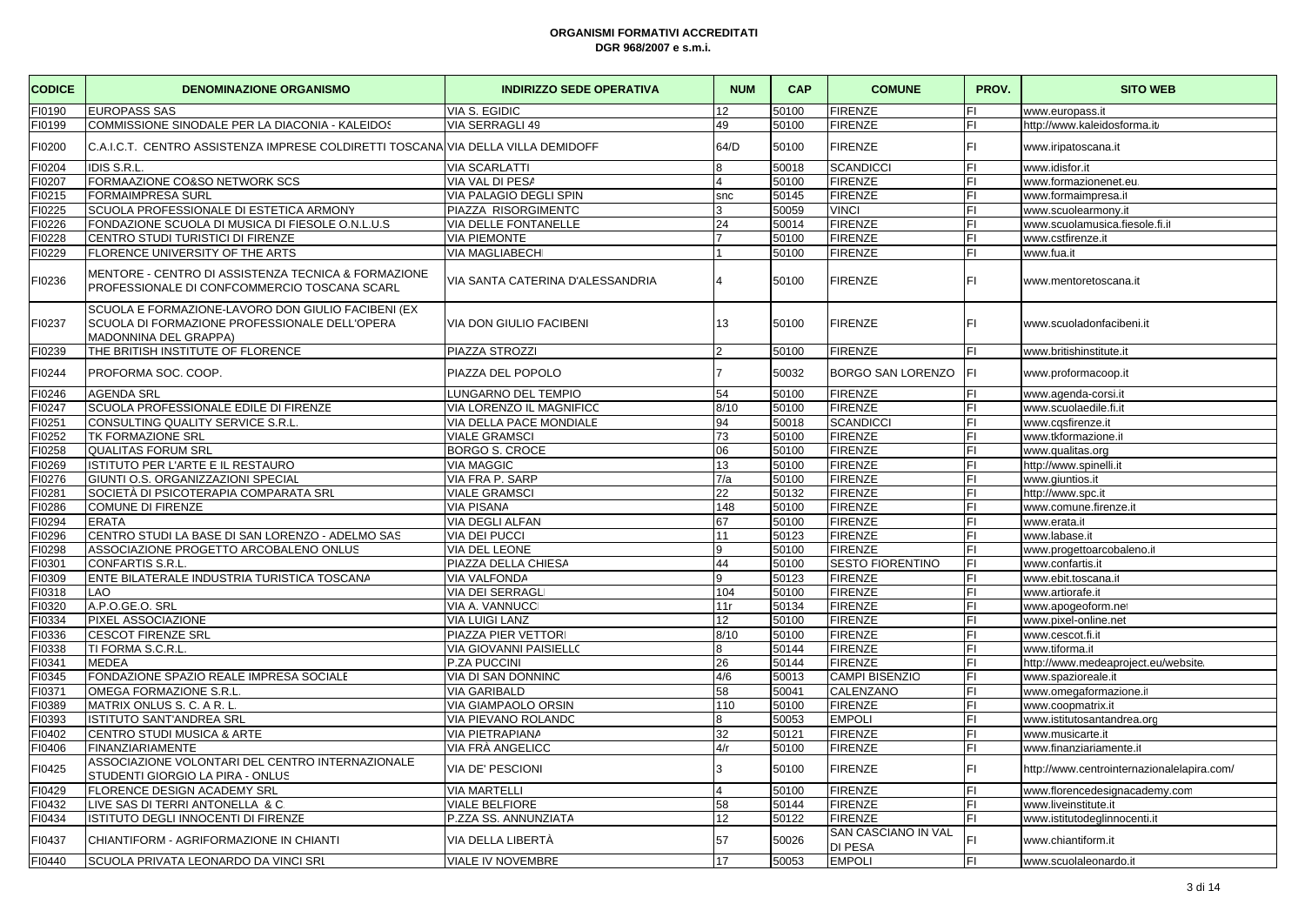| <b>CODICE</b> | <b>DENOMINAZIONE ORGANISMO</b>                                                                     | <b>INDIRIZZO SEDE OPERATIVA</b> | <b>NUM</b>       | <b>CAP</b> | <b>COMUNE</b>                | PROV. | <b>SITO WEB</b>                         |
|---------------|----------------------------------------------------------------------------------------------------|---------------------------------|------------------|------------|------------------------------|-------|-----------------------------------------|
| FI0443        | CONSORZIO ZENIT - SOCIETÀ COOPERATIVA CONSORTILE A<br>RESPONSABILITÀ LIMITATA                      | <b>VIA CITTADELLA</b>           | 29/31            | 50100      | FIRENZE                      | FI    | www.zenit-formazione.it.                |
| FI0445        | <b>IDI INFORMATICA</b>                                                                             | <b>VIA RICASOLI</b>             | 22               | 50100      | <b>FIRENZE</b>               | FI    | www.idi-formazione.it                   |
| FI0448        | MAGGIO FIORENTINO FORMAZIONE                                                                       | <b>VIA GARIBALD</b>             | $\overline{7}$   | 50100      | <b>FIRENZE</b>               | FI    | www.maggioformazione.it                 |
| FI0454        | AIRONE CONSULTING S.R.L.                                                                           | VIA FRANCESCA 165 LOC. STABBIA  | $1^{\circ}/P$    | 50050      | CERRETO GUIDI                | FI    | www.aironeconsulting.it                 |
| FI0456        | ARCI COMITATO REGIONALE TOSCANC                                                                    | PIAZZA DEI CIOMP                | 11               | 50100      | <b>FIRENZE</b>               | FI    | www.arcitoscana.org                     |
| FI0462        | <b>AEFFEGROUP SRL</b>                                                                              | <b>VIA DANTE ALIGHIER</b>       | 72               | 50041      | CALENZANO                    | FI    | www.aeffegroup.biz                      |
| FI0463        | COOPERATIVA SCUOLA LAVORC                                                                          | <b>VIA DI PERETOLA</b>          | 86               | 50145      | <b>FIRENZE</b>               | FI.   | www.csltoscana.net                      |
| FI0467        | <b>ENFAP TOSCANA</b>                                                                               | V.V. CORCOS                     | 15               | 50100      | <b>FIRENZE</b>               | FI    | www.enfap-toscana.org                   |
| FI0470        | VALORI AZIENDALI S.P.A                                                                             | <b>VIALE BERNARDO SEGNI</b>     | 13               | 50100      | <b>FIRENZE</b>               | FI    | www.valoriaziendali.com                 |
| FI0474        | <b>ACCADEMIA I SANTINI SRL</b>                                                                     | <b>VIA GB VICC</b>              | 69               | 50053      | <b>EMPOLI</b>                | FI    | www.isantini.it                         |
| FI0475        | CO&SO EMPOLI-CONSORZIO PER LA COOPERAZIONE E LA<br>SOLIDARIETÀ-CONSORZIO DI COOPERATIVE SOCIAL     | VIA I SETTEMBRE                 | 43/a             | 50054      | <b>FUCECCHIO</b>             | FI    | http://www.coesoempoli.it/              |
| FI0488        | RUINART ARTISTI ASSOCIAT                                                                           | <b>VIA PALAG</b>                | 42               | 50065      | <b>PONTASSIEVE</b>           | FI    | www.ruinart.it                          |
| FI0496        | ISTITUTO PARIFICATO DANTE ALIGHIERI FIRENZE S.R.L                                                  | <b>VIA DI RIPOL</b>             | 92/A             | 50100      | <b>FIRENZE</b>               | FI    | www.idafirenze.it                       |
| FI0497        | <b>EURIDEA SRL</b>                                                                                 | VIA DELLE CENTO STELLE          | 47               | 50100      | <b>FIRENZE</b>               | FI    | www.euridea.com                         |
| FI0500        | CENTRO L.I.F.E                                                                                     | VIA S. MAMANTE                  | 44               | 50053      | <b>EMPOLI</b>                | FI    | www.centrolife.it                       |
| 10503         | GIALLO MARE MINIMAL TEATRC                                                                         | <b>VIA VERONESE</b>             | 10               | 50053      | <b>EMPOLI</b>                | FI    | www.giallomare.it                       |
| FI0505        | <b>APAB</b>                                                                                        | <b>BORGO SANTA CROCE</b>        | 6                | 50100      | <b>FIRENZE</b>               | FI    | www.apab.biz                            |
| FI0508        | CONSORZIO METROPOLI                                                                                | VIA CAMPO D'ARRIGC              | 78               | 50100      | <b>FIRENZE</b>               | FI    | www.consorziometropoli.org              |
| FI0509        | CENTRO MACHIAVELLI SRL                                                                             | PIAZZA SANTO SPIRITC            | $\overline{4}$   | 50100      | <b>FIRENZE</b>               | FI    | www.centromachiavelli.it                |
| FI0512        | <b>EXPRIT</b>                                                                                      | VIA GOFFREDO MAMEL              | 39               | 50100      | <b>FIRENZE</b>               | FI    | www.exprit.eu                           |
| FI0516        | FONDAZIONE STUDIO MARANGONI                                                                        | <b>VIA S. ZANOBI</b>            | 32/r             | 50100      | <b>FIRENZE</b>               | FI    | www.studiomarangoni.it                  |
| FI0523        | <b>CENTRO STUDI MUGELLO</b>                                                                        | VIA SACCO E VANZETTI            | 14/A             | 50032      | <b>BORGO SAN LORENZO</b>     | FI    | www.centrostudimugello.it               |
| FI0531        | FLORENCE INSTITUTE OF DESIGN INTERNATIONAL                                                         | <b>BORGO OGNISSANTI</b>         | 9                | 50100      | <b>FIRENZE</b>               | FI.   | www.florence-institute.com              |
| 10534         | <b>ANPAS TOSCANA</b>                                                                               | <b>VIA PIO FEDI</b>             | 48               | 50142      | <b>FIRENZE</b>               | FI    | http://agenziaformativa.anpastoscana.eu |
| FI0536        | IPSSAR "AURELIO SAFFI" DI FIRENZE (FI                                                              | VIA ANDREA DEL SARTO            | 6/a              | 50100      | <b>FIRENZE</b>               | FI    | www.alberghierosaffi.it                 |
| FI0538        | CE.SVI.P. TOSCANA LAZIO SOCIETÀ COOPERATIV/                                                        | VIA DEL PONTE SOSPESO           | 24/r             | 50142      | <b>FIRENZE</b>               | FI.   | www.cesviptoscanalazio.it               |
| FI0540        | PEGASO - NETWORK DELLA COOPERAZIONE SOCIALE TOSCANA VIA DI CASELLINA                               |                                 | 57/F             | 50018      | <b>SCANDICCI</b>             | FI.   | www.pegasonet.net                       |
| FI0546        | ISTITUTO DI ISTRUZIONE SUPERIORE "ELSA MORANTE" DI<br>FIRENZE (FI)                                 | <b>VIA CHIANTIGIANA</b>         | 26A              | 50126      | <b>FIRENZE</b>               | FI    | www.elsamorante.org                     |
| FI0549        | ISTITUTO COMPRENSIVO DI PONTASSIEVE                                                                | <b>VIA DI ROSANO</b>            | 16/A             | 50065      | PONTASSIEVE                  | FI    | www.ctp-pontassieve.it                  |
| FI0553        | CENTRO TERRITORIALE PERMANENTE C/O S.M.S. "ARNOLFO DI<br>CAMBIO-BEATO ANGELICO" DI FIRENZE (FI     | VIA LEONCAVALLO                 | 12 <sup>12</sup> | 50127      | <b>FIRENZE</b>               | FI.   | www.ctp13beatoangelico.it               |
| FI0565        | STITUTO TECNICO STATALE COMMERCIALE E PER GEOMETRI<br>"PIERO CALAMANDREI" DI SESTO FIORENTINO (FI) | VIA MILAZZO                     | 13               | 50019      | <b>SESTO FIORENTINO</b>      | FI    | www.itcgcalamandrei.it                  |
| FI0568        | .I.S. "ERNESTO BALDUCCI" DI PONTASSIEVE (FI                                                        | <b>VIA ARETINA</b>              | 78/A             | 50065      | PONTASSIEVE                  | FI    | www.istitutobalducci.it                 |
| FI0570        | I.S.I.S. "P. GOBETTI - A. VOLTA" DI BAGNO A RIPOLI (F                                              | <b>VIA ROMA</b>                 | 75-77            | 50012      | <b>BAGNO A RIPOLI</b>        | FI    | www.voltaformazione.it                  |
| FI0571        | <b>SOLUZIONE</b>                                                                                   | VIA VITTORIO EMANUELE I         | 131              | 50134      | <b>FIRENZE</b>               | FI    | http://www.soluzionesrl.it/             |
| FI0573        | .S.I.S. "G. VASARI" DI FIGLINE VALDARNO (FI)                                                       | PIAZZA CADUTI DI PIAN D'ALBERO  | sn               | 50063      | FIGLINE E INCISA<br>VALDARNO | FI    | www.isisvasari.it                       |
| FI0575        | I.P.S.S.A.R. "BUONTALENTI" DI FIRENZE (FI                                                          | VIA DEI BRUNI                   | 6                | 50133      | <b>FIRENZE</b>               | FI    | www.buontalenti.org                     |
| FI0579        | I.P.S.S.C.T. "SASSETTI PERUZZI" DI FIRENZE (FI                                                     | VIA SAN DONATO                  | 46               | 50127      | <b>FIRENZE</b>               | FI    | http://www.sassettiperuzzi.it           |
| FI0582        | I.I.S. "FERRARIS BRUNELLESCHI" DI EMPOLI (FI)                                                      | <b>VIA SANZIO</b>               | 187              | 50053      | <b>EMPOLI</b>                | FI    | iisferraris.it                          |
| 10584         | ISTITUTO SUPERIORE STATALE "VIRGILIO" DI EMPOLI (FI                                                | <b>VIA CAVOUR</b>               | 62               | 50053      | <b>EMPOLI</b>                | FI    | www.virgilioempoli.it                   |
| FI0585        | .S.I.S. "A. CHECCHI" DI FUCECCHIO (FI)                                                             | <b>VIALE GRAMSCI</b>            | $\overline{7}$   | 50054      | <b>FUCECCHIO</b>             | FI    | www.istitutochecchi.it                  |
| FI0586        | LICEO ARTISTICO DI PORTA ROMANA E SESTO FIORENTINC                                                 | PIAZZALE DI PORTA ROMANA        | 9                | 50125      | <b>FIRENZE</b>               | FI    | www.isa.firenze.it                      |
| 10588         | ISTITUTO "PIERO CALAMANDREI" DI FIRENZE (FI                                                        | VIA GHIBELLINA                  | 77               | 50122      | <b>FIRENZE</b>               | FI    | istitutocalamandrei.it                  |
| FI0592        | I.T.C. "G. PEANO" DI FIRENZE (FI)                                                                  | VIA ANDREA DEL SARTO, 6/A       | 6/a              | 50135      | <b>FIRENZE</b>               | FI    | www.peano.gov.it                        |
| FI0604        | ISTITUTO STATALE DI ISTRUZIONE SUPERIORE "N. MACHIAVELLI'<br>DI FIRENZE (FI)                       | PIAZZA FRESCOBALDI              |                  | 50125      | <b>FIRENZE</b>               |       | www.liceomachiavelli-capponi.it         |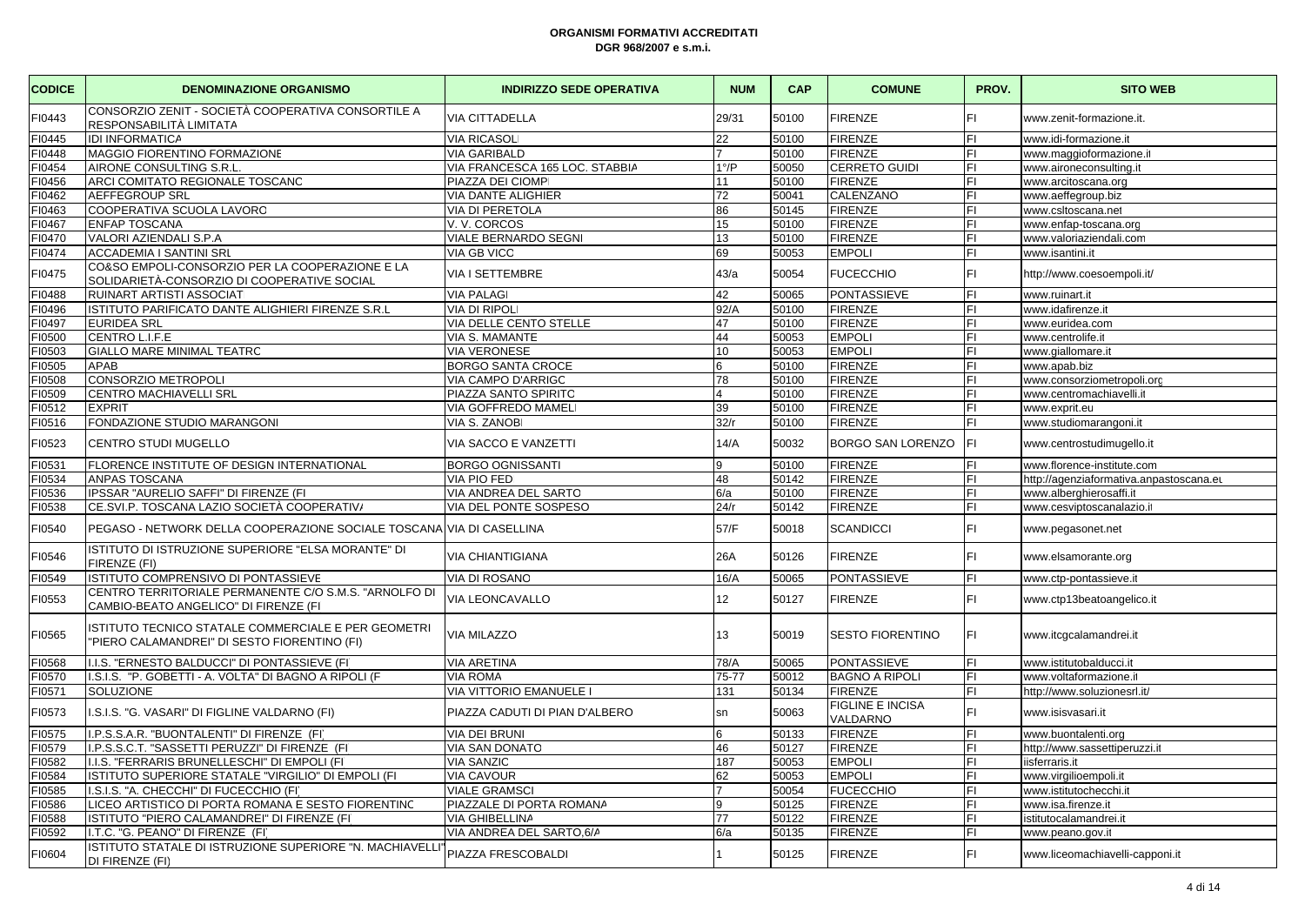| <b>CODICE</b> | <b>DENOMINAZIONE ORGANISMO</b>                                                                       | <b>INDIRIZZO SEDE OPERATIVA</b> | <b>NUM</b>     | CAP   | <b>COMUNE</b>                | PROV. | <b>SITO WEB</b>                               |
|---------------|------------------------------------------------------------------------------------------------------|---------------------------------|----------------|-------|------------------------------|-------|-----------------------------------------------|
| FI0622        | ISTITUTO DI ISTRUZIONE SUPERIORE STATALE "E. FERMI" DI<br>EMPOLI (FI)                                | <b>VIA BONISTALLO</b>           | 73             | 50053 | <b>EMPOLI</b>                | İΕL   | www.issfermiempoli.gov.it/                    |
| FI0625        | I.S.I.S. "F. ENRIQUES" DI CASTELFIORENTINO (FI                                                       | <b>VIA DUCA D'AOSTA</b>         | 65             | 50051 | CASTELFIORENTINO             | İΕL   | WWW.istitutoenriques.com                      |
| FI0635        | ISTITUTO TECNICO STATALE PER IL TURISMO "MARCO POLO" DI<br>FIRENZE (FI)                              | VIA SAN BARTOLO A CINTOIA       | 19/A           | 50142 | <b>FIRENZE</b>               | lFI.  | WWW.ITTMARCOPOLO.FI.IT                        |
| FI0638        | ISTITUTO DI ISTRUZIONE SUPERIORE "G. ULIVI" DI BORGO SAN<br>LORENZO (FI)                             | <b>VIA CAIANI</b>               | 64-66          | 50032 | <b>BORGO SAN LORENZO</b>     | FI.   | www.giottoulivi.gov.it                        |
| FI0644        | ISTITUTO STATALE ISTRUZIONE SUPERIORE "G. GALILEI" DI<br>FIRENZE (FI)                                | <b>VIA DI SCANDICCI</b>         | 151            | 50143 | <b>FIRENZE</b>               | lFI.  | www.isis-galilei.fi.it                        |
| 10647         | I.I.S.S. "B.CELLINI" DI FIRENZE (FI                                                                  | VIA MACACCIO                    |                | 50136 | <b>FIRENZE</b>               | lFI.  | www.cellini.fi.it                             |
| FI0660        | ISTITUTO STATALE SUPERIORE "B.RUSSELL - I.NEWTON" DI<br><b>SCANDICCI (FI)</b>                        | VIA FABRIZIO DE ANDRÈ           | 6              | 50018 | <b>SCANDICCI</b>             | İΕL   | http:// russellnewtonformazione.wordpress.com |
| FI0670        | I.T.I.S. - I.P.S.I.A. "LEONARDO DA VINCI" DI FIRENZE (F                                              | VIA DEL TERZOLLE                | 91             | 50127 | <b>FIRENZE</b>               | İΕL   | www.isisdavinci.it                            |
| FI0677        | IIS. "CHINO CHINI"                                                                                   | VIA PIETRO CAIANI               | 68             | 50032 | BORGO SAN LORENZO            | IFL   | www.chinochini.it                             |
| FI0699        | ANS SRL                                                                                              | VIA ANTONIO DEL POLLAIOLC       | 18/R           | 50142 | <b>FIRENZE</b>               | lFI.  | www.ans-italia.it                             |
| FI0700        | SCUOLA DELLO SPORT CONI TOSCANA                                                                      | <b>VIALE MILTON</b>             | 99             | 50129 | <b>FIRENZE</b>               | FI    | .toscana.coni.it/scuola-regionale.html        |
| FI0704        | CSCP - CENTRO SCUOLE COUNSELING E PSICOTERAPIA                                                       | <b>VIA RICASOLI</b>             |                | 50122 | <b>FIRENZE</b>               | İΕL   | www.cscp.it                                   |
| FI0710        | ASTIRFORMA - SOCIETÀ COOPERATIVA SOCIALE                                                             | <b>VIA GALILEO GALILE</b>       | 33             | 59100 | <b>PRATO</b>                 | PO    | www.astirforma.it                             |
| FI0720        | ACCADEMIA EUROPEA DI FIRENZE S.R.L                                                                   | <b>VIA ROMA</b>                 |                | 50123 | <b>FIRENZE</b>               | FI    | www.accademiaeuropeafirenze.it                |
| FI0722        | FRATELLI ALINARI. FONDAZIONE PER LA STORIA DELLA<br><b>FOTOGRAFIA</b>                                | LARGO ALINARI 15                | 15             | 50123 | <b>FIRENZE</b>               | FI    | www.alinarifondazione.it                      |
| FI0726        | SISTEMA INFORMATICO DELL'ATENEO FIORENTINC                                                           | <b>VIA DELLE GORE</b>           |                | 50141 | <b>FIRENZE</b>               | FI    | www.csiaf.unifi.it                            |
| FI0731        | SCUOLA DI AGOPUNTURA TRADIZIONALE DELLA CITTÀ DI<br><b>FIRENZE SRL</b>                               | <b>VIA DI SAN GIUSTO</b>        | $\overline{2}$ | 50143 | <b>FIRENZE</b>               | FL    | www.scuoladiagopuntura.it                     |
| FI0735        | LORENZO DE' MEDICI SRL                                                                               | <b>VIA FAENZA</b>               | 43             | 50123 | <b>FIRENZE</b>               | lFL.  | www.lorenzodemedici.it                        |
| FI0738        | ISTITUTO EUROPEO PER LA DIFFUSIONE DELLA LINGUA E<br>CULTURA ITALIANA DI SIRIO S.R.L                 | <b>VIA DEL PARIONE</b>          |                | 50123 | <b>FIRENZE</b>               | FL    | www.istitutoeuropeo.it                        |
| FI0741        | FONDAZIONE PER IL CLIMA E LA SOSTENIBILITÀ                                                           | VIA GIOVANNI CAPRON             |                | 50145 | <b>FIRENZE</b>               | lFI.  | www.climaesostenibilita.i                     |
| FI0743        | ACCADEMIA EUROPEA DI FIRENZE                                                                         | VIALE S. LAVAGNIN               |                | 50120 | <b>FIRENZE</b>               | İΕL   | http://www.aefonline.eu                       |
| FI0750        | ASSOCIAZIONE PER LA SCUOLA SCIENZE AZIENDAL                                                          | <b>VIA TAGLIAMENTO</b>          | 16             | 50126 | <b>FIRENZE</b>               | lFL.  | www.scuolascienzeaziendali.it                 |
| FI0770        | GFA CONSULTING & TRAINING DI ANDREA PACILEC                                                          | <b>VIALE BELFIORE</b>           |                | 50144 | <b>FIRENZE</b>               | FI    | www.gfaconsulting.it                          |
| FI0772        | VIE EN.RO.SE. INGEGNERIA S.R.L                                                                       | VIA A. STRADIVAR                | 19             | 50127 | <b>FIRENZE</b>               | İΕL   | www.vienrose.it                               |
| FI0774        | ITGC SALVEMINI - DUCA D'AOSTA DI FIRENZE                                                             | <b>VIA GIUSTI</b>               | 27             | 50121 | <b>FIRENZE</b>               | l۴۱   | WWW.POLOTECNICO.IT                            |
| FI0776        | CENTRO DI CULTURA E FORMAZIONE DI FIRENZE SRL                                                        | PIAZZA SANTO SPIRITC            | q              | 50125 | <b>FIRENZE</b>               | lFI.  | www.eurocentres-firenze.it                    |
| FI0777        | MICROCOSMO SNC                                                                                       | VICOLO DELLA BRUCIATOIA         | 6              | 50063 | FIGLINE E INCISA<br>VALDARNO | lFI.  | www.microcosmoconsulenze.it                   |
| FI0778        | CTP DELLA TOSCANA                                                                                    | <b>VIA VALDIPESA</b>            |                | 50127 | <b>FIRENZE</b>               | lFI.  | www.ctp.toscana.it                            |
| FI0779        | C.F.S. CENTRO FORMAZIONE E SERVIZI SRL                                                               | PIAZZA CAVOUR                   | 14             | 50032 | <b>BORGO SAN LORENZO</b>     | FI.   | www.centroformazioneservizi.it                |
| FI0783        | MARI & BLASI SNC DI MARI GABRIELLA & BLASI CRISTIN/                                                  | VIA DI MEZZO                    | 55r            | 50121 | <b>FIRENZE</b>               | FI    | www.cordonbleu-it.com                         |
| FI0792        | FOR.ED.A. TOSCANA                                                                                    | <b>VIA PIEMONTE</b>             | 36             | 50145 | <b>FIRENZE</b>               | İΕL   | www.foreda.it                                 |
| 10807         | ISTITUTO TECNICO AGRARIO STATALE DI FIRENZE                                                          | VIA DELLE CASCINE               | 11             | 50144 | <b>FIRENZE</b>               | lFL.  | www.agrariofirenze.it                         |
| FI0812        | CONSORZIO INTERPROVINCIALE DI SERVIZ                                                                 | <b>VIA FIUME</b>                | 5              | 50123 | <b>FIRENZE</b>               | FI    | www.cis-coop.it                               |
| FI0813        | ISTITUTO NAZIONALE DI OTTICA - CNR                                                                   | LARGO ENRICO FERMI              | 6              | 50124 | <b>FIRENZE</b>               | IFI   | www.ino.it                                    |
| 10821         | PROMOTOSCANA                                                                                         | <b>VIA GIUSTI</b>               |                | 50122 | <b>FIRENZE</b>               | İF١   | www.promotoscana.it                           |
| FI0826        | <b>ZEFIRO SRL</b>                                                                                    | <b>VIA AMENDOLA</b>             | snc            | 50058 | <b>SIGNA</b>                 | FI    | www.zefirosrl.net                             |
| FI0828        | SAN LORENZO SERVIZI SRL                                                                              | VIA DEL SALVIATINC              | 6              | 50123 | <b>FIRENZE</b>               | IFI   | www.sanlorenzoservizi.it                      |
| 10830         | ATENA SPA                                                                                            | VIA MASO FINIGUERRA             | 6/a            | 50123 | <b>FIRENZE</b>               | İF١   | www. atenateam.it                             |
| FI0832        | SOCIETÀ ITALIANA PSICOSINTESI TERAPEUTICA                                                            | VIA SAN DOMENICO                | 14             | 50133 | <b>FIRENZE</b>               | FI    | www.scuolapsicosintesi.com                    |
| FI0836        | GHETTI 3 S.P.A.                                                                                      | <b>VIA PRATESE</b>              | 74             | 50145 | <b>FIRENZE</b>               | ΙFΙ   | www.ghetti3.it                                |
| FI0838        | ABACO AMBIENTE STUDIO PROFESSIONALE ASSOCIATO - P.I.<br>DEL SORDO MAURO E CHIMICO DOTT. CECCHI MIRKO | VIALE IV NOVEMBRE               | 139            | 50053 | <b>EMPOLI</b>                | FI    | www.abacoambiente.it                          |
| FI0842        | CHANGE TRAINING&CONSULTING S.P.A.                                                                    | VIA FRA SILVESTRO MARUFF        |                | 50132 | <b>FIRENZE</b>               | ΙFΙ   | www.changespa.it                              |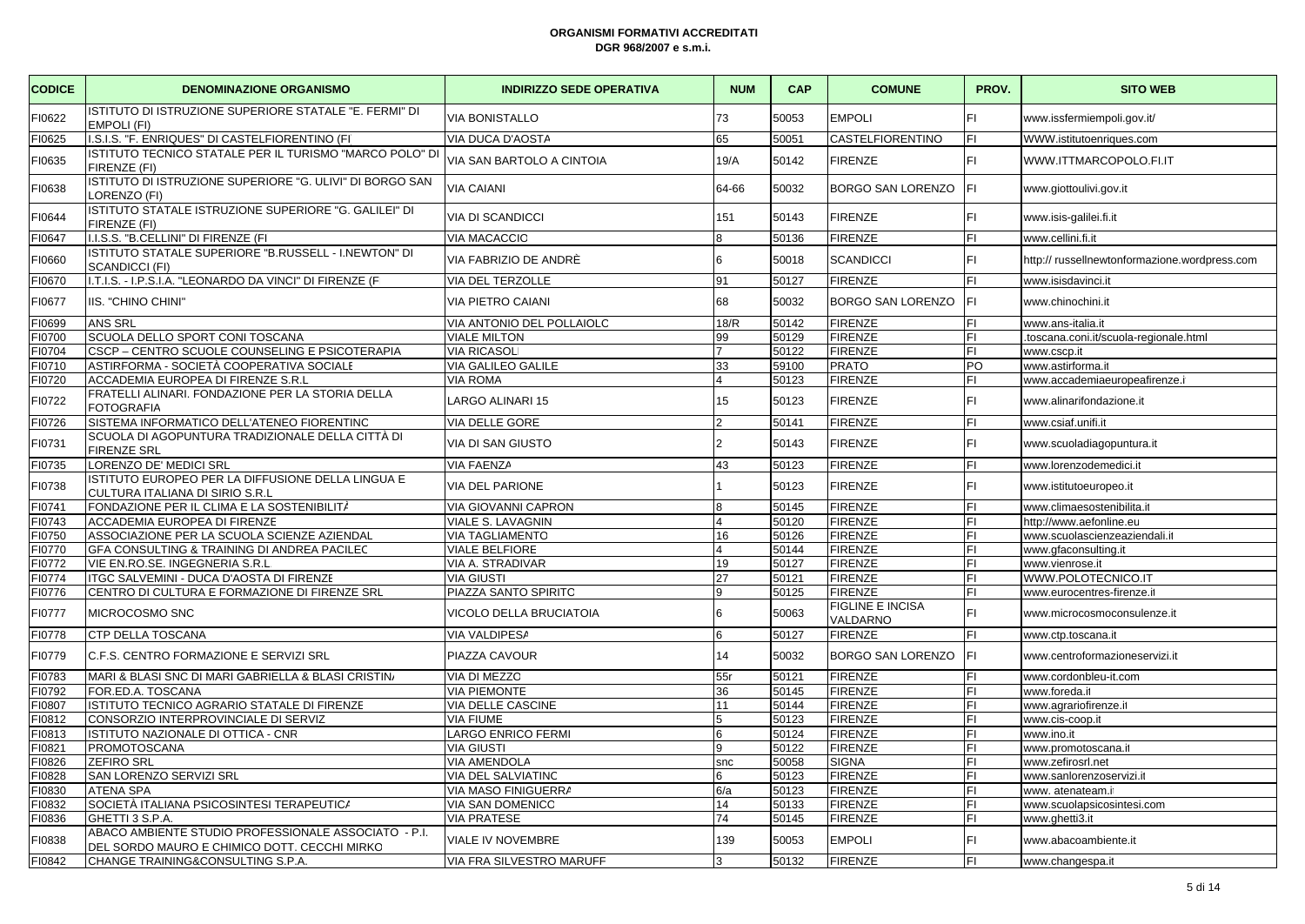| <b>CODICE</b> | <b>DENOMINAZIONE ORGANISMO</b>                                                 | <b>INDIRIZZO SEDE OPERATIVA</b> | <b>NUM</b>    | <b>CAP</b> | <b>COMUNE</b>             | PROV.          | <b>SITO WEB</b>                       |
|---------------|--------------------------------------------------------------------------------|---------------------------------|---------------|------------|---------------------------|----------------|---------------------------------------|
| FI0843        | A.B.E. RICERCHE S.R.L                                                          | VIA GIOVANNI DALLE BANDE NERE   | 39-41         | 50126      | <b>FIRENZE</b>            | FL             | www.abericerche.com                   |
| 10845         | FONDAZIONE ARTE DELLA SETA LISIC                                               | VIA BENEDETTO FORTINI           | 143           | 50125      | <b>FIRENZE</b>            | FI.            | www.fondazionelisio.org               |
| 10856         | <b>ANCI TOSCANA</b>                                                            | <b>VIALE GIOVINE ITALI/</b>     | 17            | 50122      | <b>FIRENZE</b>            | FI.            | www.ancitoscana.it                    |
| FI0878        | KRONOS CONSULTING DI D. DEL BUONO & C. S.A.S                                   | <b>VIA MAZZIN</b>               | 2             | 50054      | <b>FUCECCHIO</b>          | FI             | www.kronos-consulting.it              |
| FI0879        | CENTRO CO.ME.TE DI EMPOLI SRLS                                                 | PIAZZA G. GUERRA, 28, EMPOL     | 28            | 50053      | <b>EMPOLI</b>             | FI.            | www.centrocomete.org                  |
| 10880         | STUDIO MÉTA & ASSOCIATI S.R.L                                                  | VIA TINTO DA BATTIFOLLE         | 3             | 50053      | <b>EMPOLI</b>             | FI.            | www.studiometa.org                    |
| FI0886        | LATTANZIO BUSINESS ADVISORY SPA                                                | VIA DELLA TORRETTA              | 16            | 50137      | <b>FIRENZE</b>            | FL             | www.lattanziogroup.eu                 |
| FI0902        | POLVERINI GROUP SRL                                                            | VIA CHIANTIGIANO PER IL FERRONE | 30            | 50100      | <b>FIRENZE</b>            | FI.            | www.polverinigroup.com                |
| 10903         | P. M.&A. S.R.L                                                                 | VIA DE FABRIS, 14/16            | 14/16         | 50142      | <b>FIRENZE</b>            | FI.            | www.prevenzionemedicambientale.it     |
| 10906         | <b>MARINI FORMAZIONE SRL</b>                                                   | PIAZZA FIRENZE                  | $\mathcal{D}$ | 50055      | LASTRA A SIGNA            | FL             | www.mariniformazione.it               |
| FI0907        | ISTITUTO AMERICANO-AMERICAN LANGUAGE CENTER DI<br><b>FIRENZE</b>               | VIA DE' BRUNELLESCHI            |               | 50121      | <b>FIRENZE</b>            | FI.            | www.studyamerican.org                 |
| FI0910        | I.P.A. INGEGNERIA PER L'AMBIENTE SRL DI BENVENUTI G. E<br><b>MACCIONI L.M.</b> | <b>VIALE DEI MILLE</b>          | 150           | 50131      | <b>FIRENZE</b>            | FI             | www.ingegneriaperambiente.it          |
| 10911         | IL BORRO COOP. SOC. CONS.                                                      | <b>VIA DEGLI ALFAN</b>          | 44            | 50121      | <b>FIRENZE</b>            | FI             | www.borro.it                          |
| FI0928        | <b>GRAPE CONSULTING SRL</b>                                                    | <b>VIA SAN QUIRICC</b>          | 199           | 50013      | <b>CAMPI BISENZIO</b>     | FI             | http://grapeconsulting.eu/            |
| FI0929        | BOMPANI FORMAZIONE- SCUOLA MANAGERIALE- SCRI                                   | P.ZZA D'AZEGLIO                 | 39            | 50121      | <b>FIRENZE</b>            | FL             | www.bompaniformazione.it              |
| 10939         | <b>CHANGE PROJECT SRL</b>                                                      | <b>VIA MANNELLI</b>             | 167           | 50132      | <b>FIRENZE</b>            | FI.            | www.changeproject.it                  |
| FI0940        | MAHASARA ITALIA O.N.G                                                          | PIAZZA MASCAGN                  | $3 - 7$       | 50127      | <b>FIRENZE</b>            | FI             | www.mahasara.org                      |
| FI0942        | STUDIO AF SRL                                                                  | VIA BARTOLOMMEO SCALA           | $8-2/r$       | 50126      | <b>FIRENZE</b>            | FL             | www.studioaeffe.com                   |
| 10944         | <b>GRACCI LABORATORI S.R.L</b>                                                 | VIA VOLONTARI DELLA LIBERTÀ     | 29            | 50053      | <b>EMPOLI</b>             | FI.            | www.graccilaboratori.it               |
| FI0945        | ACCADEMIA ITALIANA CHEF S.R.L                                                  | <b>VIA CANTINI</b>              | 46            | 50053      | <b>EMPOLI</b>             | FI             | www.accademiaitalianachef.com         |
| FI0949        | SCUOLA INTERNAZIONALE DI OTTICA E OPTOMETRIA S.R.L                             | STAZIONE SMN - BINARIO 1A       | 1A            | 50129      | <b>FIRENZE</b>            | FL             | www.scuolaottica.it                   |
| 10950         | CEDAF CENTRO DIDATTICA AMBIENTALE FAUNISTICA                                   | <b>VIA DEI BANCHI</b>           | 6             | 50123      | <b>FIRENZE</b>            | FI.            | www.cedaf.eu                          |
| FI0952        | ISTITUTO STATALE DI ISTRUZIONE SUPERIORE "IL PONTORMO"                         | <b>VIA RAFFAELLO SANZIO</b>     | 159           | 50053      | <b>EMPOLI</b>             | FI             | http://www.scuola.it/pontormo/        |
| FI0956        | <b>SECURA SRL</b>                                                              | VIA DI SOFFIANC                 | 15            | 50143      | <b>FIRENZE</b>            | $\overline{F}$ | www.secura.it                         |
| GR0026        | C.O.A.P. AZIENDA SPECIALE DELLA C.C.I.A.A. DI GI                               | <b>VIA CAIROL</b>               | 3             | 58100      | <b>GROSSETO</b>           | <b>GR</b>      | www.coap.info                         |
| GR0123        | AZIENDA U.S.L. 9 GROSSETO                                                      | <b>VIA SENESE</b>               | 161           | 58100      | <b>GROSSETO</b>           | GR             | www.usl9.grosseto.it                  |
| GR0125        | ISTITUZIONE SERVIZI EDUCATIVI E FORMATIVI COMUNE DI<br><b>GROSSETO</b>         | <b>VIA SAFFI</b>                | 17/C          | 58100      | <b>GROSSETO</b>           | GR             | www.isidegrosseto.it                  |
| GR0164        | GROSSETO SVILUPPO S.P.A.                                                       | <b>VIA GIORDANIA</b>            | 227           | 58100      | <b>GROSSETO</b>           | <b>GR</b>      | www.grossetosviluppo.it               |
| GR0178        | CHIRON SCHOOL SCD SRL                                                          | VIA A. SAFF                     | 15            | 58100      | GROSSETO                  | GR             | www.chironschoolscd.it                |
| GR0198        | ARCI NUOVA ASSOCIAZIONE COMITATO PROVINCIALE<br><b>GROSSETO</b>                | <b>VIA RAVEL</b>                | 15/17         | 58100      | <b>GROSSETO</b>           | GR             | http://formazione.arcigrosseto.com    |
| GR0232        | ATLANTE SOCIETA' COOPERATIVA                                                   | <b>VIA OBERDAN</b>              | 22            | 58100      | <b>GROSSETO</b>           | <b>GR</b>      | www.coopatlante.net                   |
| GR0240        | C.D.C. S.A.S. DI LORENZO BOAGLIO E RITA RASTRELL                               | <b>VIA OBERDAN</b>              | 24            | 58100      | <b>GROSSETO</b>           | <b>GR</b>      | www.cdcformazione.it                  |
| GR0261        | <b>BIOCONSULT SRL</b>                                                          | VIA ISONZC                      | 8             | 58022      | <b>FOLLONICA</b>          | <b>GR</b>      | www.bioconsult-srl.com                |
| GR0265        | <b>CAT ASCOM MAREMMA SRL</b>                                                   | <b>VIA TEVERE</b>               | 17            | 58100      | <b>GROSSETO</b>           | <b>GR</b>      | www.ascomformazionegrosseto.i         |
| GR0268        | SCUOLA EDILE GROSSETANA                                                        | <b>VIA MONTEROSA</b>            | 196           | 58100      | <b>GROSSETO</b>           | <b>GR</b>      | www.scuolaedilegrossetana.it          |
| GR0282        | <b>CNA SERVIZI</b>                                                             | <b>VIA BIRMANIA</b>             | 96            | 58100      | <b>GROSSETO</b>           | <b>GR</b>      | www.formazione.cna-gr.it              |
| GR0316        | <b>CIPA-AT GROSSETO</b>                                                        | <b>VIA MONTEROSA</b>            | 182           | 58100      | <b>GROSSETO</b>           | <b>GR</b>      | http://www.qmtt.net                   |
| GR0319        | <b>FORMIMPRESA</b>                                                             | VIA MONTE ROSA                  | 26            | 58100      | <b>GROSSETO</b>           | GR             | WWW.FORMIMPRESA.NET                   |
| GR0330        | <b>OUVERTURE SERVICE</b>                                                       | VIA E. FERMI                    | 3             | 58020      | <b>SCARLINO</b>           | <b>GR</b>      | www.formazione.ouverture.it           |
| GR0348        | <b>ASSOCIAZIONE EIDOS</b>                                                      | <b>VIA ROMA</b>                 | 30            | 58100      | <b>GROSSETO</b>           | <b>GR</b>      | eidosagenzia.jimdo.com                |
| GR0349        | TS GROSSETO S.A.S. DI SILLARI GRAZIANA & C                                     | <b>VIA BUOZZI</b>               | 13            | 58100      | GROSSETO                  | GR             | WWW.TSGROSSETO.IT                     |
| GR0353        | THE BRITISH SCHOOL DI CRIMINI GIORGIO & C. SAS                                 | <b>VIA DE' BARBERI</b>          | 108           | 58100      | <b>GROSSETO</b>           | <b>GR</b>      | http://www.britishschoolgrosseto.com/ |
| GR0359        | HEIMAT SERVIZI AMBIENTALI SOCIETÀ COOPERATIV/                                  | PARCO DONATORI EL SANGUE        | 85            | 58031      | <b>ARCIDOSSO</b>          | <b>GR</b>      | www.heimat.toscana.il                 |
| GR0390        | SERVICE MANAGEMENT ENTERPRISE SRL                                              | LOCALITÀ SANTA GENOVEFFA        | 30            | 58045      | <b>CIVITELLA PAGANICC</b> | <b>GR</b>      | www.smeformazione.it                  |
| GR0426        | L'ALTRA CITTÀ                                                                  | <b>VIA ALFIER</b>               | 11            | 58100      | <b>GROSSETO</b>           | <b>GR</b>      | www.laltracitta.it                    |
| GR0427        | <b>GIANO AMBIENTE</b>                                                          | <b>VIALE MONTEROSA</b>          | 196           | 58100      | <b>GROSSETO</b>           | <b>GR</b>      | www.gianoambiente.com                 |
| GR0543        | <b>CESCOT FORMAZIONE SRL</b>                                                   | VIA DE' BARBERI, 108            | 108           | 58100      | <b>GROSSETO</b>           | <b>GR</b>      | www.cescot-formazione.i               |
| GR0552        | ISTITUTO D"ISTRUZIONE SUPERIORE "P.ALDI" DI GROSSETO (GR) PIAZZA E.BENCI       |                                 |               | 58100      | <b>GROSSETO</b>           | <b>GR</b>      | www.pololiceale.it                    |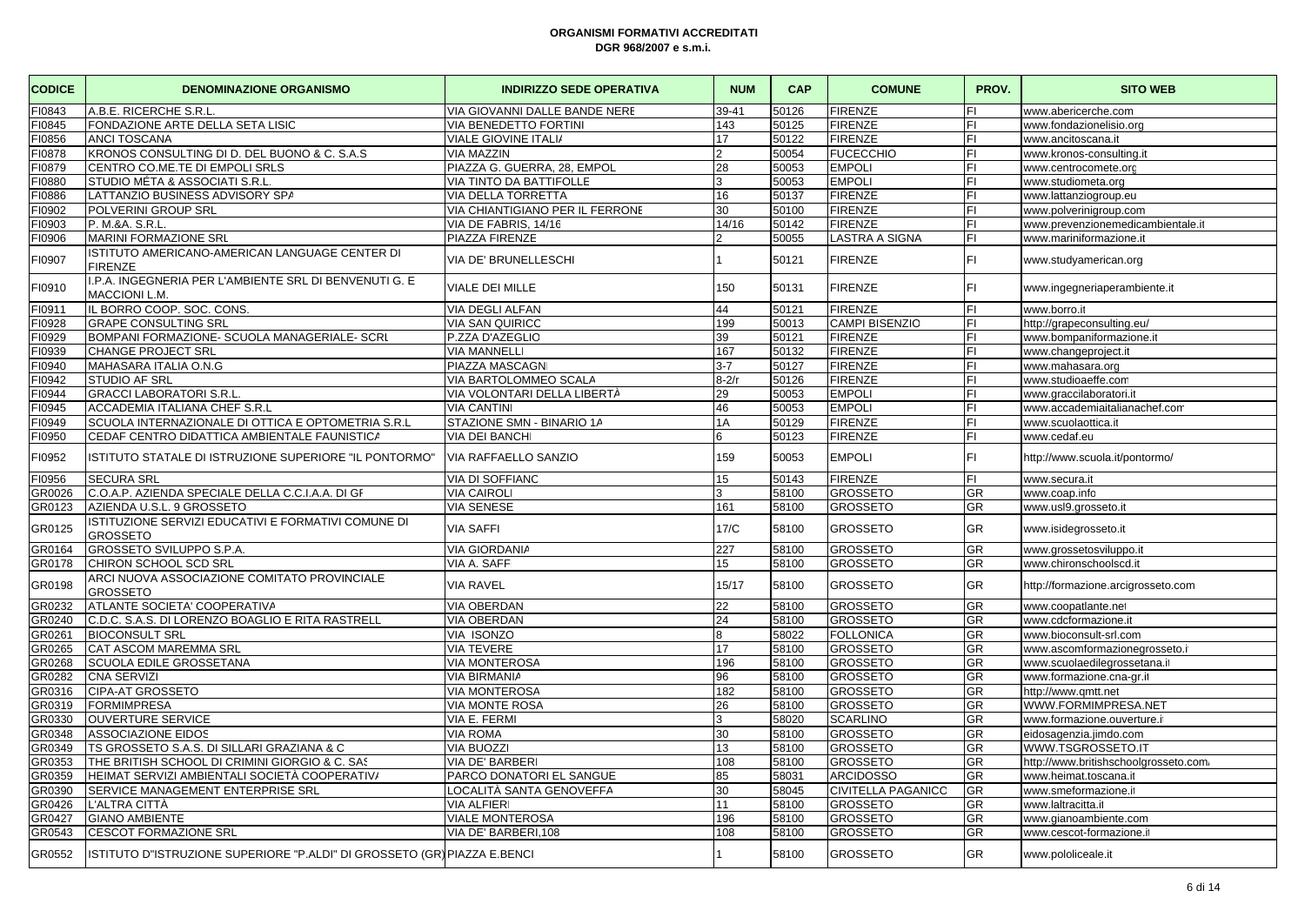| <b>CODICE</b> | <b>DENOMINAZIONE ORGANISMO</b>                                                                                                                                            | <b>INDIRIZZO SEDE OPERATIVA</b>         | <b>NUM</b>              | <b>CAP</b> | <b>COMUNE</b>                           | PROV.                  | <b>SITO WEB</b>                            |
|---------------|---------------------------------------------------------------------------------------------------------------------------------------------------------------------------|-----------------------------------------|-------------------------|------------|-----------------------------------------|------------------------|--------------------------------------------|
| GR0590        | ISTITUTO MAGISTRALE STATALE "A. ROSMINI" DI GROSSETO<br>(GR)                                                                                                              | <b>VIA PORCIATTI</b>                    |                         | 58100      | <b>GROSSETO</b>                         | GR                     | http://www.rosminigr.it                    |
| GR0598        | ISTITUTO SUPERIORE DI ISTRUZIONE TECNICA "A. MANETTI" DI<br>GROSSETO (GR)                                                                                                 | VIA DELLE BRIGATE PARTIGIANE            | 19                      | 58100      | <b>GROSSETO</b>                         | <b>GR</b>              | www.isitgrosseto.com                       |
| GR0603        | ISTITUTO DI ISTRUZIONE SUPERIORE "LUCIANO BIANCIARDI"<br>POLO COMMERCIALE ARTISTICO GRAFICO MUSICALE                                                                      | PIAZZA DE MARIA                         | 31                      | 58100      | <b>GROSSETO</b>                         | <b>GR</b>              | http://www.polobianciardigrosseto.it/      |
| GR0629        | ISTITUTO DI ISTRUZIONE SUPERIORE "B. LOTTI" DI MASSA<br>MARITTIMA (GR)                                                                                                    | VIA DELLA MANGANELLA                    | 3/5                     | 58024      | <b>MASSA MARITTIMA</b>                  | <b>GR</b>              | www.blotti.it                              |
| GR0630        | ISIS L. DA VINCI-FERMI DI ARCIDOSSO (GR                                                                                                                                   | <b>VIA RISORGIMENTO</b>                 | 28                      | 58031      | <b>ARCIDOSSO</b>                        | <b>GR</b>              | http://www.isisamiataovest.it/             |
| GR0634        | ISTITUTO STATALE D'ISTRUZIONE SUPERIORE FOLLONICA                                                                                                                         | VIA DE GASPERI                          | $\mathsf{R}$            | 58022      | <b>FOLLONICA</b>                        | <b>GR</b>              | WWW.ISUFOL.NET                             |
| GR0645        | ISTITUTO STATALE DI ISTRUZIONE SUPERIORE "R. DEL ROSSO -<br>G. DA VERRAZZANO" - PORTO S. STEFANO - MONTE<br>ARGENTARIO (GR)                                               | <b>VIA PANORAMICA</b>                   | 81                      | 58010      | <b>MONTE ARGENTARIO</b>                 | <b>GR</b>              | www.daverrazzano.it                        |
| GR0697        | CONSORZIO PER LO SVILUPPO DELLE AREE GEOTERMICHE                                                                                                                          | STRADA REGIONALE 398 - FATTORIA DI LAGO | <b>NN</b>               | 58025      | <b>MONTEROTONDO</b><br><b>MARITTIMO</b> | GR                     | www.cosvig.it                              |
| GR0782        | ACCADEMIA NOUVELLE ESTHETIQUE SAS DI PECCHI LUCA                                                                                                                          | <b>VIA EUROPA</b>                       | 38/A                    | 58100      | <b>GROSSETO</b>                         | <b>GR</b>              | www.accademianouvelleesthetique.it         |
| GR0795        | CENTRO ANALISI C.A.I.M. SRL                                                                                                                                               | <b>VIA DEL TURISMO</b>                  | 196                     | 58022      | <b>FOLLONICA</b>                        | <b>GR</b>              | www.analisichimiche.it                     |
| GR0801        | CIEFFE SERVIZI IMPRESE SRL                                                                                                                                                | <b>VIA GIORDANIA</b>                    | 211                     | 58100      | <b>GROSSETO</b>                         | <b>GR</b>              | www.agrobioal.it                           |
| GR0884        | QUALITY CONSULTING S.R.L.                                                                                                                                                 | VIA RENATO BONGHI, 5                    | 5                       | 58100      | <b>GROSSETO</b>                         | <b>GR</b>              | www.quality-consulting.it                  |
| GR0930        | <b>LA SPIGA</b>                                                                                                                                                           | <b>VIA DEI BARBERI</b>                  | 20/A                    | 58100      | <b>GROSSETO</b>                         | <b>GR</b>              | www.apslaspiga.it                          |
| 10027         | ARMUNIA FESTIVAL COSTA DEGLI ETRUSCHI                                                                                                                                     | PIAZZA DELLA VITTORIA - CASTIGLIONCELLO |                         | 57016      | ROSIGNANO MARITTIMOLI                   |                        | www.armunia.eu                             |
| 10028         | ENTE LIVORNESE SCUOLA EDILE                                                                                                                                               | <b>VIA PIEMONTE</b>                     | 62/b                    | 57100      | <b>LIVORNO</b>                          | IЦ                     | www.scuolaedilelivorno.it                  |
| 10034         | S.V.S. GESTIONE SERVIZI S.R.L                                                                                                                                             | VIA DELLE CORALLAIE                     | 10/14                   | 57100      | <b>LIVORNO</b>                          | IЦ                     | www.formavol.it - www.pubblicaassistenza.i |
| .10051        | T PRISMA SOCIETÀ IN ACCOMANDITA SEMPLICE DEL''ING.<br>SERGIO MISURI & C.                                                                                                  | VIA DELLA REPUBBLICA                    | 11                      | 57016      | ROSIGNANO MARITTIMOLI                   |                        | www.tprisma.com                            |
| 10074         | CNA SERVIZI SOCIETÀ COOPERATIVA                                                                                                                                           | VIA MARTIN LUTHER KING (PIANO TERRA)    | 15                      | 57100      | <b>LIVORNO</b>                          | II I                   | www.cnaservizi.org                         |
| 10076         | PROGETTO AMBIENTE SOC. COOP.                                                                                                                                              | VIA MARTIN LUTHER KING                  | 21                      | 57128      | <b>LIVORNO</b>                          | hт                     | www.progetto-ambiente.net                  |
| 10079         | IS.FOR.D.D-ANMIC                                                                                                                                                          | <b>SCALI DEL PESCE</b>                  | 41                      | 57100      | <b>LIVORNO</b>                          | Iц                     | www.isfordd.livorno.it                     |
| 10094         | CAMERA DI COMMERCIO DI LIVORNO                                                                                                                                            | PIAZZA DEL MUNICIPIC                    | 48                      | 57100      | <b>LIVORNO</b>                          | IЦ                     | www.li.camcom.it                           |
| 10099         | CENTRO ITALIANO OPERE FEMMINILI SALESIANE FORMAZIONE<br>PROFESSIONALE TOSCANA CIOFS - FP TOSCANA                                                                          | <b>CORSO MAZZINI</b>                    | 199                     | 57100      | <b>LIVORNO</b>                          | $\mathsf{L}\mathsf{L}$ | WWW.CIOFSFPTOSCANA.IT                      |
| 10108         | SINTESIS SRL                                                                                                                                                              | VIA MARTIN LUTHER KING                  | 15                      | 57128      | <b>LIVORNO</b>                          | IЦ                     | www.sintesis.toscana.it                    |
| 10121         | AUTORITÀ PORTUALE                                                                                                                                                         | P.LE DEL PORTUALE                       | $\overline{\mathbf{4}}$ | 57100      | <b>LIVORNO</b>                          | hт                     | www.porto.livorno.it                       |
| <b>I0149</b>  | <b>IPPOGRIFO</b>                                                                                                                                                          | PIAZZA DELLA REPUBBLICA                 | 47                      | 57100      | <b>LIVORNO</b>                          | IЦ                     | http://www.associazioneippogrifo.it        |
| .I0151        | CONSORZIO SERVIZI ALBERGATORI - SOCIETÀ COOPERATIVA -                                                                                                                     | <b>CALATA ITALIA</b>                    | 26                      | 57037      | <b>PORTOFERRAIO</b>                     | $\mathbf{L}$           | www.elbaformazione.it                      |
| <b>10195</b>  | I.FO.TER.                                                                                                                                                                 | VIA GROTTA DELLE FATE                   | 41                      | 57100      | <b>LIVORNO</b>                          | ILI.                   | http://www.ifoter.it                       |
| 10218         | SFERA S.R.L.                                                                                                                                                              | <b>VIA VERGA</b>                        | 11/2                    | 57100      | <b>LIVORNO</b>                          | IЦ                     | www.sferatraining.it                       |
| 10219         | <b>FORSAL SRL</b>                                                                                                                                                         | VIA GAETANO MALASOMA                    | 18                      | 56121      | <b>PISA</b>                             | <b>PI</b>              | www.forsal.it                              |
| 10243         | A.E.D. ASSOCIAZIONE EUROPEA DANZA                                                                                                                                         | VIA GLAUCO MAS                          | $\overline{7}$          | 57100      | <b>LIVORNO</b>                          | Iц                     | www.dancenews.it                           |
| 10255         | <b>IDEAL QUALITY ENGINEERING SRL</b>                                                                                                                                      | <b>VIA PO</b>                           | 12                      | 57025      | <b>PIOMBINO</b>                         | IЦ                     | http://www.idealquality.it                 |
| 10291         | PROVINCIA DI LIVORNO SVILUPPO S.R.L                                                                                                                                       | PIAZZA DEL MUNICIPIC                    | 4                       | 57100      | <b>LIVORNO</b>                          | Ш                      | www.provincialivornosviluppo.it            |
| 10293         | <b>CENTRO STUDI L'ARCA SRL</b>                                                                                                                                            | PIAZZA DELLA LIBERTÀ                    | 6                       | 57023      | <b>CECINA</b>                           | Iц                     | www.centrostudiarca.com                    |
| 10327         | <b>CORALI</b>                                                                                                                                                             | VIA S. BARBARA                          | 39/41                   | 57123      | <b>LIVORNO</b>                          | IЦ                     | www.coralivorno.org                        |
| 10364         | CENTRO STUDI AZIENDALI                                                                                                                                                    | VIA DI POPOGNA                          | 185                     | 57128      | <b>LIVORNO</b>                          | Iц                     | www.csaconsult.com                         |
| 10376         | <b>SGS SERTEC SRL</b>                                                                                                                                                     | <b>V.CIMAROSA</b>                       | 95                      | 57100      | <b>LIVORNO</b>                          | hт                     | WWW.SERTEC.LIVORNO.IT                      |
| 10401         | ISTITUTO MILLE E UNA MÈTA - CENTRO STUDI IN FORMAZIONE,<br>COUNSELLING E PSICOTERAPIA - ASSOCIAZIONE CULTURALE E VIA LEONARDO CAMBINI<br>SCIENTIFICA SENZA SCOPO DI LUCRO |                                         | 44                      | 57100      | <b>LIVORNO</b>                          | $\mathsf{L}$           | www.milleeunameta.it                       |
| 10416         | CE.I. S. LIVORNO O.N.L.U.S                                                                                                                                                | VIA A. LAMPREDI                         | 81                      | 57100      | <b>LIVORNO</b>                          | IЦ                     | www.agenziaceislivorno.it                  |
| LI0453        | BRAIN SYSTEM S.A.S. DI PAOLO LEONARDI & C                                                                                                                                 | <b>VIA DEGLI ACQUAIOL</b>               | 16                      | 57100      | <b>LIVORNO</b>                          | IЦ                     | www.brainsystem.it                         |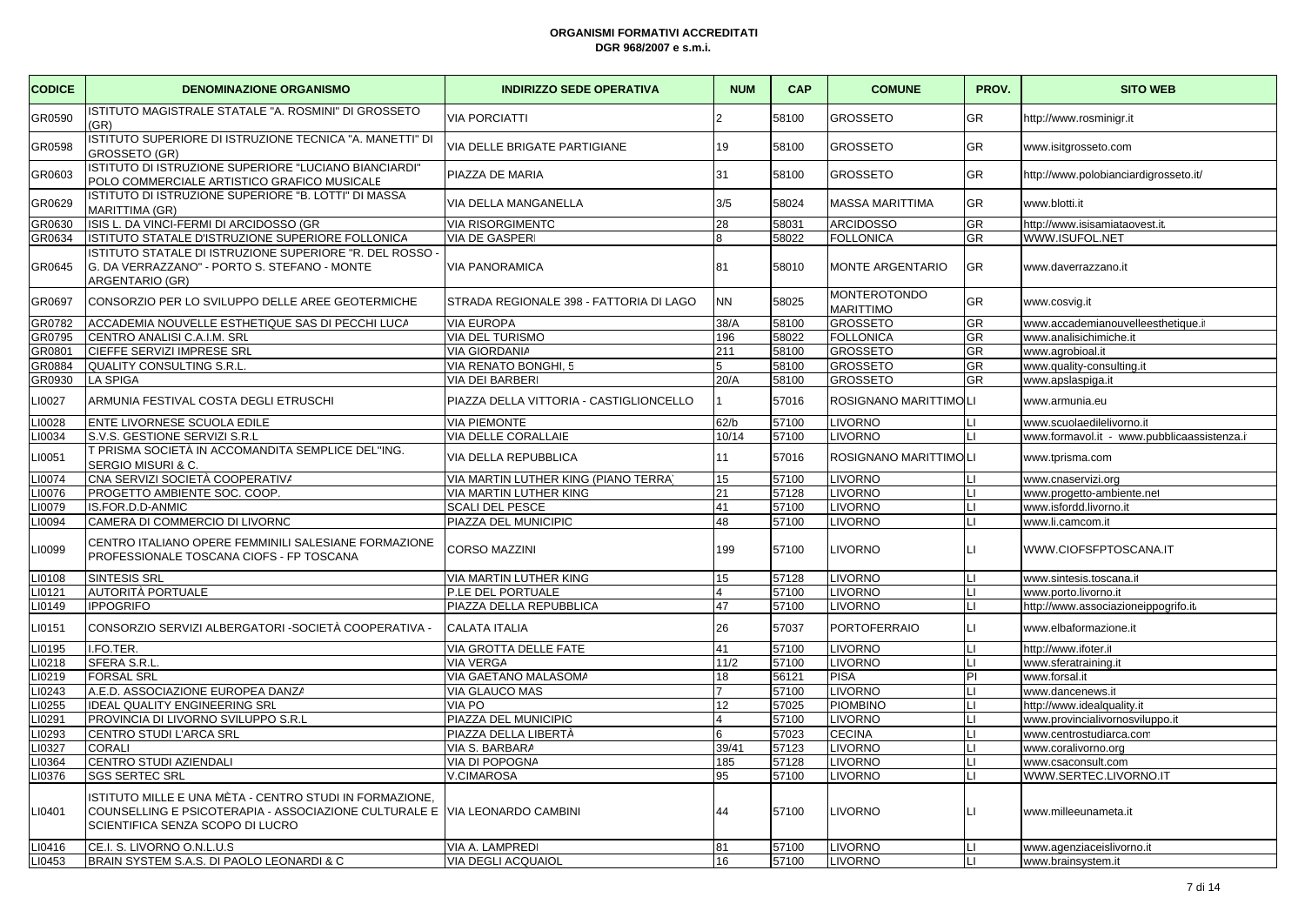| <b>CODICE</b> | <b>DENOMINAZIONE ORGANISMO</b>                                                   | <b>INDIRIZZO SEDE OPERATIVA</b>   | <b>NUM</b> | <b>CAP</b> | <b>COMUNE</b>                       | PROV.        | <b>SITO WEB</b>                      |
|---------------|----------------------------------------------------------------------------------|-----------------------------------|------------|------------|-------------------------------------|--------------|--------------------------------------|
| 10465         | <b>ITINERA FORMAZIONE</b>                                                        | <b>VIA BORRA</b>                  | 35         | 57123      | <b>LIVORNO</b>                      |              | www.itinera-formazione.info          |
| 10471         | BRITISH SCHOOL DI NICOLAIDES & C. SAS                                            | VIA DELLA MADONNA                 | 81         | 57100      | <b>LIVORNO</b>                      |              | www.britishlivorno.it                |
| 10479         | NEW AGE AESTHETICS S.N.C DI FALORNI & C.                                         | VIA E. MAYER                      | 69         | 57100      | <b>LIVORNO</b>                      |              | www.newageaesthetics.it              |
| 10511         | TOSCANA FORMAZIONE SRL                                                           | <b>VIA GIOVANNI XIII</b>          | 34         | 50032      | BORGO SAN LORENZO                   | FI.          | www.toscanaformazione.net            |
| <b>.I0535</b> | <b>MULTIMEDIA GROUP S.R.L</b>                                                    | <b>VIA SOLFERINO</b>              | 30         | 57122      | <b>LIVORNO</b>                      |              | www.multimediagroupsrl.net           |
| 10544         | <b>CENTRO LINGUISTICO AGORÀ</b>                                                  | PIAZZA GRANDE                     | 64         | 57100      | <b>LIVORNO</b>                      | LI.          | www.agoralivorno.com                 |
| 10599         | I.S.I.S. "L. EINAUDI - A. CECCHERELLI" DI PIOMBINO (LI                           | VIALE MICHELANGELO                | 16/B       | 57025      | <b>PIOMBINO</b>                     |              | www.einaudiceccherelli.it            |
| 10612         | I.S.I.S. "VOLTA - CARDUCCI - PACINOTTI" DI PIOMBINO (LI                          | VIA DELLA PACE                    | 25         | 57025      | PIOMBINO                            |              | www.poloisiscvp.gov.it               |
| 10614         | II.I.S. "A.VESPUCCI - COLOMBO" DI LIVORNO (LI                                    | <b>VIA CHIARINI</b>               |            | 57123      | <b>LIVORNO</b>                      |              | www.vespucci.gov.it                  |
| 10617         | I.S.I.S. "E. MATTEI" DI ROSIGNANO SOLVAY (LI)                                    | VIA DELLA REPUBBLICA              | 16         | 57016      | ROSIGNANO MARITTIMO LI              |              | www.isismattei.org                   |
| 10621         | <b>ALMA MATER SRL</b>                                                            | VIA A. PERTINI                    | 25         | 57025      | <b>PIOMBINO</b>                     |              | www.almamaterpiombino.it             |
| 10652         | ISIS "BUONTALENTI- CAPPELLINI - ORLANDO" DI LIVORNO (LI)                         | P.ZZA 2 GIUGNO                    | 22         | 57100      | <b>LIVORNO</b>                      | LI.          | www.ipsiaorlando.livorno.org         |
| 10662         | I.T.I.S. "G. GALILEI" DI LIVORNO (LI                                             | <b>VIA GALILE</b>                 | 66-68      | 57122      | <b>LIVORNO</b>                      | 11           | www.galileilivorno.it                |
| 10675         | I.T.C.G. "G. CERBONI" DI PORTOFERRAIO (LI'                                       | PIAZZALE ANNA RITA BUTTAFUOCC     |            | 57037      | <b>PORTOFERRAIO</b>                 |              | www.itccerboni.it                    |
| 10679         | C.T.P. DI PORTOFERRAIO (LI)                                                      | <b>VIALE ELBA</b>                 | 23         | 57037      | <b>PORTOFERRAIO</b>                 |              | www.ctpportoferraio.it               |
| 10711         | ISIS " MARCO POLO" DI CECINA (LI                                                 | <b>VIA MONTESANTO</b>             |            | 57023      | <b>CECINA</b>                       | $\mathbf{L}$ | http://www.polocattaneo.i            |
| 10745         | FORM@RE                                                                          | VIALE UNITA' D'ITALIA             | 105        | 57025      | <b>PIOMBINO</b>                     |              | www.scuoladiestetica.org             |
| 10746         | MASTER FORMAZIONE S.R.L                                                          | <b>VIALE MARCONI</b>              | 18         | 57023      | <b>CECINA</b>                       |              | www.masterformazione.com             |
| 10754         | V.E.R.A. CONSULTING SRL                                                          | VIA EDDA FAGNI, 27                | 27         | 57126      | <b>LIVORNO</b>                      |              | www.veraconsulting.it                |
| 10755         | ACCADEMIA PROFESSIONALE FUTURA SRL                                               | <b>VIA DEL PINO</b>               | 6/12       | 57025      | <b>PIOMBINO</b>                     |              | www.accademiafutura.com              |
| 10796         | STAEL SAS DI CLAUDIO CAVALLINI                                                   | VIA DELLE SPIANATE                | 31         | 57016      | ROSIGNANO MARITTIMO LI              |              | www.studiostael.it                   |
| 10806         | MPS STUDIO ASSOCIATO                                                             | VIALE DELLA REPUBBLICA            |            | 57023      | <b>CECINA</b>                       |              | www.studiomps.com                    |
| 10850         | <b>TECNO GROUP</b>                                                               | <b>VIA DEI RAMA</b>               | 1/11       | 57121      | <b>LIVORNO</b>                      |              | www.tsq-consulting.com               |
| 10898         | DOLMEN SERVICE SOCIETA' COOPERATIVA                                              | <b>VIA CECCONI</b>                | 11         | 57100      | <b>LIVORNO</b>                      | $\mathsf{L}$ | http://www.dolmenservice.org         |
| 10918         | FONDAZIONE LIVORNO EURO MEDITERRANEA                                             | PIAZZA DEL PAMIGLIONE             | 1/2        | 57123      | <b>LIVORNO</b>                      |              | lem.comune.livorno.it                |
| U0013         | SCUOLA EDILE LUCCHESE                                                            | VIA DELLE FORNACETTE              | 458        | 55100      | LUCCA                               | LU           | www.scuolaedilelucchese.it           |
| LU0033        | SCUOLA ESTETICA VAMBERTI STEFANIA DI PELLINO EMANUELA VIA R.PILO                 |                                   | 12         | 55049      | <b>VIAREGGIO</b>                    | LU           | www.scuolaesteticavamberti.it        |
| U0041         | ECOL STUDIO S.P.A.                                                               | <b>VIA DEI BICH</b>               | 293        | 55100      | LUCCA                               | LU           | www.ecolstudio.com                   |
| <b>U0052</b>  | PROMO P.A. FONDAZIONE                                                            | <b>VIALE LUPORINI</b>             | 37/57      | 55100      | LUCCA                               | LU.          | www.promopa.it                       |
| <b>U0064</b>  | TECNOAMBIENTE S.R.L.                                                             | VIA PASCOLI                       | 34         | 55032      | CASTELNUOVO DI<br><b>GARFAGNANA</b> | LU           | www.tecnoambienteformazione.info     |
| <b>LU0104</b> | <b>STUDIO QUASAR</b>                                                             | <b>VIA MINCIO</b>                 | s.n.c      | 55041      | <b>CAMAIORE</b>                     | LU           | www.studioquasar.net                 |
| U0112         | FORMAT COMMERCIO E TURISMO SRL                                                   | <b>VIA S, ANTONIC</b>             |            | 55049      | VIAREGGIO                           | LU           | www.formatcomtur.it                  |
| U0117         | AUSER FILO D'ARGENTO VIAREGGIC                                                   | PIAZZETTA OLMO                    |            | 55049      | <b>VIAREGGIO</b>                    | LU           | viareggio.auserversilia.it           |
| <b>U0118</b>  | <b>STUDIO SGRO SRL</b>                                                           | VIA P. SAVI ANG. VIA TRIESTI      | 28         | 55049      | VIAREGGIO                           | LU           | www.studiosgro.it                    |
| <b>U0119</b>  | AZIENDA USL2 LUCCA                                                               | <b>VIA FREGIONAIA</b>             | 262        | 55100      | LUCCA                               | LU           | www.usl2.toscana.it                  |
| U0140         | CONSORZIO SO. & CO.                                                              | VIA E. MATTEI                     | 293/f      | 55100      | LUCCA                               | LU           | www.soandco.org                      |
| <b>U0156</b>  | ITALIAN CUISINE DI PARDINI GIANLUC/                                              | <b>VIA S. VITICCHIC</b>           | 414        | 55100      | LUCCA                               | <b>LU</b>    | www.italiancuisine.it                |
| <b>U0157</b>  | ARCICONFRATERNITA DELLA MISERICORDIA DI VIAREGGIO                                | <b>VIA CAVALLOTTI</b>             | 72         | 55100      | <b>VIAREGGIO</b>                    | LU           | www.misvi.it                         |
| <b>U0163</b>  | PERCORSO AGENZIA FORMATIVA S.N.C. DI DELLA SANTA SILVIA<br>E GIANNINI MARIALUISA | VIA DEL BRENNERO - SAN MARCO - BK | 1040       | 55100      | LUCCA                               | LU           | www.per-corso.it                     |
| <b>U0197</b>  | C.I.T. SRL (CUCINARTE INFORMATICA TECNOLOGIE SRL)                                | VIA G. MAZZIN                     | 148        | 55049      | <b>VIAREGGIO</b>                    | LU           | www.cucinartesrl.com                 |
| U0242         | <b>FORMETICA</b>                                                                 | PIAZZA BERNARDINI                 | 41         | 55100      | LUCCA                               | LU           | www.formetica.it                     |
| <b>U0249</b>  | <b>TECNOWARE SRL</b>                                                             | VIA DI CARRAIA                    | 137        | 55012      | <b>CAPANNORI</b>                    | <b>LU</b>    | www.tecnoware.it                     |
| U0272         | <b>QUALITY EVOLUTION CONSULTING</b>                                              | <b>VIA PESCIATINA</b>             | 878        | 55012      | CAPANNORI                           | LU           | www.quec.net                         |
| U0277         | UNIONE DEI COMUNI DELLA VERSILIA                                                 | <b>VIA 1 MAGGIC</b>               | 21         | 55047      | SERAVEZZA                           | LU           | www.unionedicomunialtaversilia.lu.it |
| <b>LU0279</b> | AGENZIA FORMATIVA COMUNE DI LUCCA                                                | VIA S.ANDREA (PIANO 1             | 33         | 55100      | LUCCA                               | LU           | www.comune.lucca.it                  |
| <b>U0280</b>  | <b>KANTEA</b>                                                                    | VIA DELLE FORNACETTE              | 458        | 55100      | LUCCA                               | LU           | www.kantea.org                       |
| LU0283        | <b>VERSILIA FORMAT</b>                                                           | <b>VIA OSTERIETTA</b>             | 134        | 55045      | PIETRASANTA                         | LU           | www.versiliaformat.it                |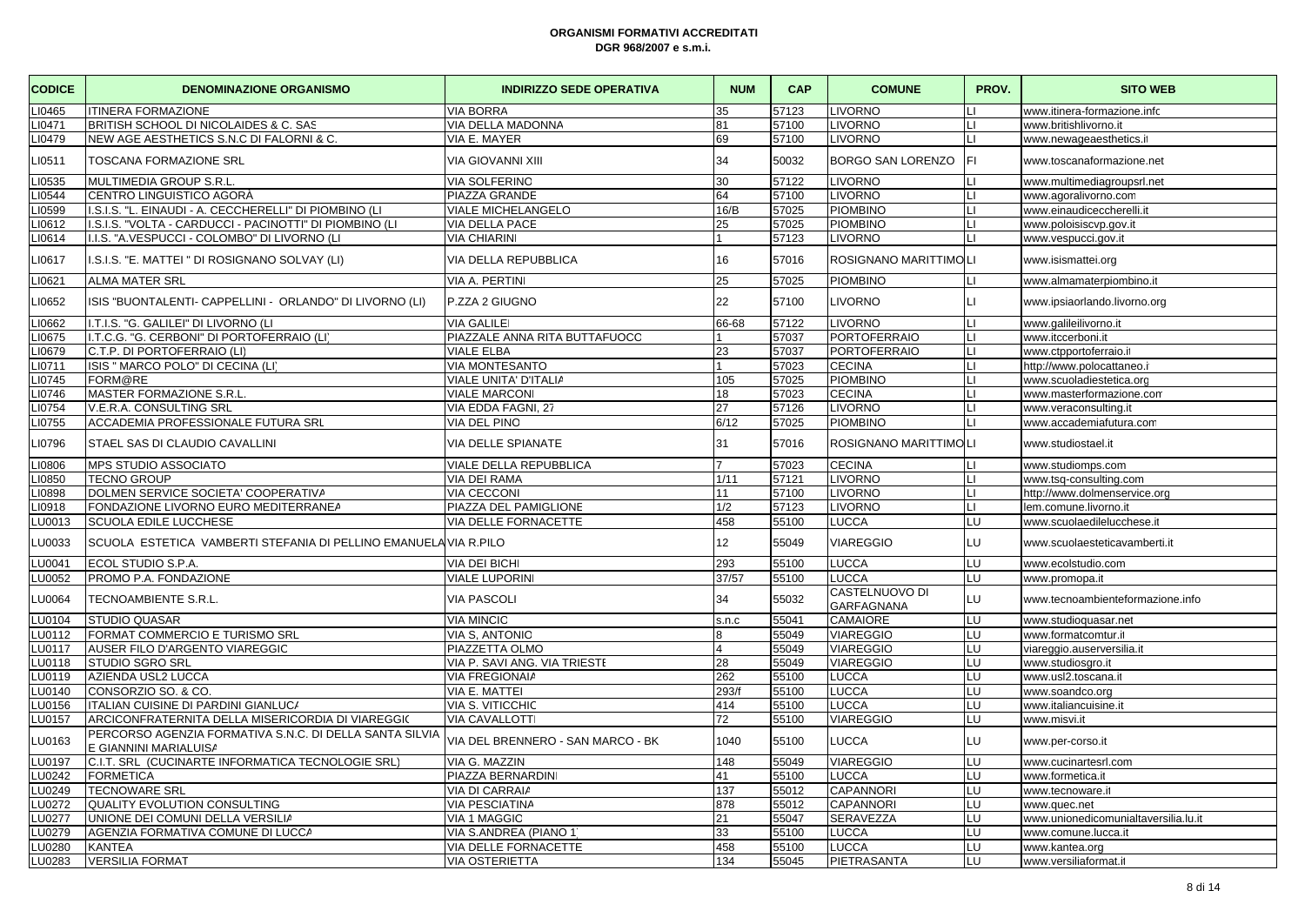| <b>CODICE</b> | <b>DENOMINAZIONE ORGANISMO</b>                                                               | <b>INDIRIZZO SEDE OPERATIVA</b>         | <b>NUM</b> | <b>CAP</b> | <b>COMUNE</b>                       | PROV.     | <b>SITO WEB</b>                   |
|---------------|----------------------------------------------------------------------------------------------|-----------------------------------------|------------|------------|-------------------------------------|-----------|-----------------------------------|
| LU0310        | <b>DESYS SRL</b>                                                                             | <b>VIA VETRAIA</b>                      | 7/11       | 55049      | VIAREGGIO                           | LU        | www.desys.it                      |
| LU0315        | <b>ESEDRA SRL</b>                                                                            | VIALE SAN CONCORDIO                     | 81         | 55100      | LUCCA                               | LU        | www.esedraformazione.it           |
| LU0328        | <b>E.F.BUSINESS SRL</b>                                                                      | VIALE CARLO DEL PRETE                   | 347 D      | 55100      | <b>LUCCA</b>                        | LU        | www.efbusiness.it                 |
| LU0333        | <b>TESEO</b>                                                                                 | VIA DELLE BOCCHETTE                     |            | 55041      | <b>CAMAIORE</b>                     | LU        | www.teseofor.com                  |
| LU0380        | SO.GE.S.A. 2000 SRL                                                                          | VIALE CASTRUCCIO CASTRACANI TRAVERSA IV | 84         | 55100      | LUCCA                               | LU        | www.formazione.sogesa2000.it      |
| LU0395        | <b>SHALIMA SRL</b>                                                                           | <b>VIA MINCIO</b>                       | 57         | 55041      | CAMAIORE                            | LU        | www.shalima.it                    |
| LU0447        | C.S.A CENTRO SERVIZI PER L'ARTIGIANATC                                                       | <b>VIA ROMANA</b>                       | 615/P      | 55100      | LUCCA                               | LU        | www.csalucca.it                   |
| <b>LU0458</b> | FONDAZIONE CAMPUS STUDI DEL MEDITERRANEO                                                     | <b>VIA DEL SEMINARIO</b>                | 790        | 55100      | <b>LUCCA</b>                        | LU        | www.fondazionecampus.it           |
| LU0466        | SO.GE.SE.TER. S.R.L.                                                                         | VIA FILLUNGO, 121 - 55100 LUCCA         | 121        | 55100      | LUCCA                               | LU        | www.sogeseter.com                 |
| LU0522        | ORGANISMO 1                                                                                  | <b>VIA PINO</b>                         | 36         | 52100      | <b>BUCINE</b>                       | AR.       | www.organismo.it                  |
| <b>U0541</b>  | ZEFIRO SOCIETÀ COOPERATIVA SOCIALE                                                           | VIA DELLE CORNACCHIE                    | 960e       | 55100      | <b>LUCCA</b>                        | LU        | www.cooperativazefiro.it          |
| LU0545        | <b>BIOS</b>                                                                                  | VIA DI MUGNANO                          | 475/b      | 55100      | <b>LUCCA</b>                        | LU        | wwwbioslucca.it                   |
| LU0563        | ISTITUTO DI ISTRUZIONE SUPERIORE "N. MACHIAVELLI                                             | VIA SAN NICOLAC                         | 42         | 55100      | LUCCA                               | LU        | www.liceo-machiavelli.it          |
| <b>U0564</b>  | I.S.I. "S. PERTINI" DI LUCCA (LU)                                                            | <b>VIALE CAVOUR</b>                     | 267        | 55100      | <b>LUCCA</b>                        | LU        | www.pertini.lucca.it              |
| LU0574        | ISTITUTO ISTRUZIONE SUPERIORE "GALILEI-ARTIGLIO"                                             | <b>VIA AURELIA NORD</b>                 | 342        | 55049      | <b>VIAREGGIO</b>                    | LU        | www.galileiviareggio.net          |
| LU0597        | C.T.P. MEDIAVALLE E GARFAGNANA (LU)                                                          | <b>VIA ROMA</b>                         | 22         | 55032      | CASTELNUOVO DI<br>GARFAGNANA        | LU.       | www.ctpgarfagnana.it              |
| LU0605        | <b>ISI G.MARCONI</b>                                                                         | VIA TRIESTE ANG. VIA VIRGILIO           | っ          | 55049      | <b>VIAREGGIO</b>                    | LU        | www.isimarconi.gov.it             |
| <b>LU0610</b> | ISTITUTO ISTRUZIONE SUPERIORE "CARRARA - NOTTOLINI -<br><b>BUSDRAGHI"</b>                    | VIA BARSANTI E MATTEUCCI                | 136        | 55100      | LUCCA                               | LU        | www.itgalucca.it                  |
| LU0613        | ISTITUTO SUPERIORE DI ISTRUZIONE DI BARGA (LU)                                               | VIA DELL'ACQUEDOTTO                     | 18         | 55051      | <b>BARGA</b>                        | LU        | www.isibarga.it                   |
| <b>LU0624</b> | S.I. "C.PIAGGIA                                                                              | <b>VIA GIANNESS</b>                     | 5          | 55049      | VIAREGGIO                           | LU        | www.piaggia.it                    |
| LU0639        | LICEO SCIENTIFICO STATALE "A. VALLISNERI" DI LUCCA (LU                                       | VIA DELLE ROSE                          | 68         | 55100      | LUCCA                               | LU        | www.liceovallisneri.it            |
| LU0648        | I.S.I. "E.FERMI" LUCCA (LU)                                                                  | VIA C.PIAGGIA                           | 160        | 55100      | <b>LUCCA</b>                        | LU        | www.istitutofermi.it              |
| LU0649        | CENTRO TERRITORIALE PERMANENTE DI LUCCA (LU)                                                 | <b>VIA DON MINZON</b>                   | 244        | 55100      | LUCCA                               | LU        | www.centro-territoriale.it        |
| LU0669        | ISTITUTO SUPERIORE D'ISTRUZIONE "GARFAGNANA"                                                 | <b>VIA N.FABRIZI</b>                    | 74/a       | 55032      | CASTELNUOVO DI<br><b>GARFAGNANA</b> | LU        | www.isisimoni.gov.it              |
| LU0804        | <b>CORSI FORMAZIONE COMPETENZE</b>                                                           | VIA S. FRANCESCHI, 13 LIDO DI CAMAIORE  | 13         | 55041      | CAMAIORE                            | LU        | www.centroformazionefutura.com    |
| LU0808        | ICARO S.R.L                                                                                  | VIA DI FREGIONAIA                       | 692/B      | 55100      | <b>LUCCA</b>                        | LU        | www.icaroagenziaformativa.com     |
| LU0809        | SCUOLA SUPERIORE DI ESTETICA S.R.L                                                           | VIALE SAN CONCORDIO                     | 149        | 55100      | <b>LUCCA</b>                        | LU        | www.scuolasuperiorediestetica.it  |
| LU0839        | <b>FASTPROJECT</b>                                                                           | <b>VIA AURELIA SUD</b>                  | 285        | 55049      | <b>VIAREGGIO</b>                    | LU        | www.fastproject.it                |
| LU0854        | <b>SEVAS</b>                                                                                 | VIA SALICCHI - SAN MARCC                | 893        | 55100      | <b>LUCCA</b>                        | LU        | www.sevas.it                      |
| LU0859        | LUCCAFORMAT SAS DI ANGELO MONACO E LEONELLO<br>BENEDETTI E C.                                | VIALE EUROPA, AREA QUADRIFOGLIO         |            | 55013      | <b>CAPANNORI</b>                    | LU        | www.luccaformat.it                |
| LU0864        | MONDO NUOVO S.N.C.                                                                           | VIA DI TIGLIO 1697M SAN FILIPPO LUCC/   | 1697M      | 55100      | LUCCA                               | LU        | www.scuola-olistica.it            |
| LU0865        | ALFA CONSULT S.R.L                                                                           | <b>VIA DI SOTTOMONTE</b>                | snc        | 55060      | <b>CAPANNORI</b>                    | LU        | www.alfaconsult.it                |
| <b>LU0870</b> | ISFOR - ISTITUTO SUPERIORE DI FORMAZIONE E RICERCA<br>SOCIETÀ COOPERATIVA                    | VIA DEL BRENNERO 1040 B/H               | 1040       | 55100      | <b>LUCCA</b>                        | LU        | www.isfor.it                      |
| LU0900        | POLO NAUTICO VIAREGGIO SCRL                                                                  | <b>VIA DEI PESCATORI</b>                | 56         | 55049      | <b>VIAREGGIO</b>                    | LU        | www.polonauticoviareggio.it       |
| LU0912        | LE BRICCOLE SOCIETÀ COOPERATIVA SOCIALE                                                      | VIA PROVINCIALE PER VALLECCHI/          | 85         | 55034      | PIETRASANTA                         | LU        | www.lebriccole.it                 |
| LU0915        | SCUDO S.R.L.                                                                                 | VIALE SAN CONCORDIO                     | 135        | 55100      | <b>LUCCA</b>                        | LU        | www.scudo.org                     |
| LU0934        | CENTRO CULTURALE G. PUCCINI - SRL                                                            | VIA AMERIGO VESPUCC                     | 173        | 55049      | <b>VIAREGGIO</b>                    | LU        | www.centropuccini.it              |
| MS0017        | SCUOLA PER LA FORMAZIONE E SICUREZZA IN EDILIZIA DELLA<br>PROVINCIA DI MASSA CARRARA - S.F.S | <b>VIA PELLICCIA</b>                    | 5/b        | 54033      | <b>CARRARA</b>                      | МS        | www.scuolaedile.com               |
| MS0037        | AMBIENTE S.C.                                                                                | <b>VIA FRASSINA</b>                     | 21         | 54033      | <b>CARRARA</b>                      | МS        | www.agenziaformativa.ambientesc.i |
| MS0057        | <b>SERINDFORM</b>                                                                            | <b>VIA ALBERICA</b>                     | 86         | 54100      | <b>MASSA</b>                        | МS        | www.serindform.it                 |
| MS0058        | C.C.I.A.A. DI MASSA CARRARA                                                                  | <b>VIA VII LUGLIC</b>                   | 14         | 54033      | CARRARA                             | ΜS        | www.ms.camcom.it                  |
| <b>MS0078</b> | LABORATORIO DI ANALISI BIOMEDIX DI NANNA GIOVANNI E CO.<br>S.A.S.                            | <b>GO GIROMINI</b>                      | 3          | 54011      | <b>AULLA</b>                        | МS        | www.biomedix.it                   |
| <b>MS0080</b> | AGENZIA FORMATIVA AZIENDA USL 1 DI MASSA E CARRAR.                                           | <b>VIALE RISORGIMENTO</b>               | 18         | 54100      | <b>MASSA</b>                        | МS        | www.usl1.toscana.it               |
| MS0136        | CSA CENTRO SERVIZI PER L'ARTIGIANATO DI MASSA CARRARA                                        | <b>VIA DORSALE</b>                      | 10         | 54100      | <b>MASSA</b>                        | МS        | www.csa-ms.it                     |
| MS0146        | ASSOSERVIZI INDUSTRIA                                                                        | VIALE XX SETTEMBRE                      | 118        | 54033      | <b>CARRARA</b>                      | <b>MS</b> | www.assindustriams.it             |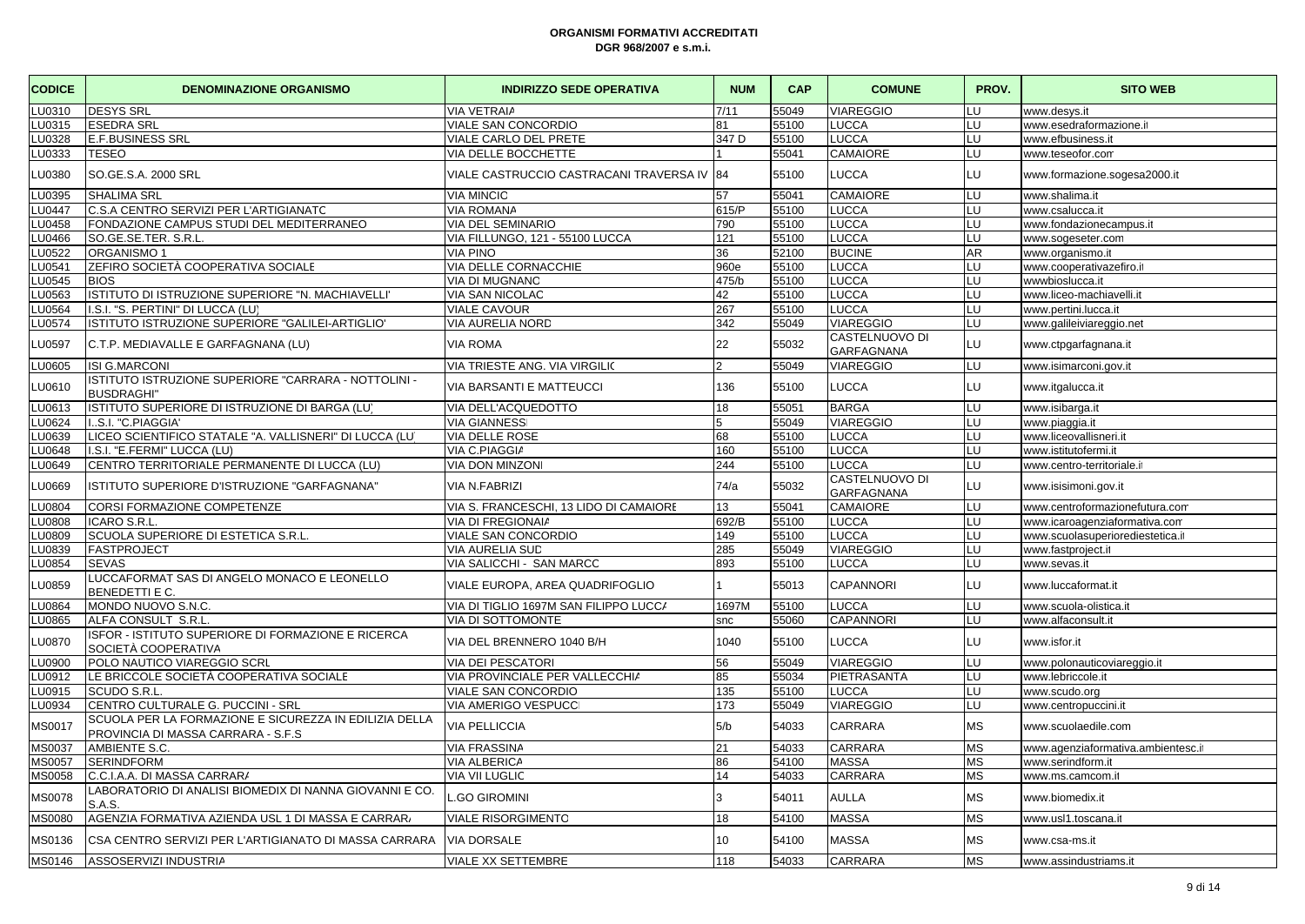| <b>CODICE</b> | <b>DENOMINAZIONE ORGANISMO</b>                                                      | <b>INDIRIZZO SEDE OPERATIVA</b>       | <b>NUM</b>     | <b>CAP</b> | <b>COMUNE</b>                      | PROV.     | <b>SITO WEB</b>                             |
|---------------|-------------------------------------------------------------------------------------|---------------------------------------|----------------|------------|------------------------------------|-----------|---------------------------------------------|
| AS0161        | <b>CENTRO STUDI TRIBUTARI</b>                                                       | VIA VII LUGLIO - PALAZZO UFFIC        | 14             | 54033      | <b>CARRARA</b>                     | <b>MS</b> | http://www.centrostuditributari.com         |
| MS0182        | <b>ASSOCIAZIONE EUROFORM</b>                                                        | VIA MASSA AVENZA                      | 30             | 54100      | <b>MASSA</b>                       | <b>MS</b> | www.euroformmassacarrara.i                  |
| MS0262        | <b>TARGET EIGHT</b>                                                                 | <b>VIALE STAZIONE</b>                 | 16             | 54100      | <b>MASSA</b>                       | <b>MS</b> | http://targeteight.altervista.org           |
| VIS0343       | HERMES ISTITUTO GESTALT A ORIENTAMENTO<br>FENOMENOLOGICO E ESISTENZIALE             | <b>VIA CAIROLI</b>                    | 47             | 54100      | <b>MASSA</b>                       | <b>MS</b> | WWW.ISTITUTOHERMES.IT                       |
| 1S0346        | <b>ITALIAINDUSTRIA SRL</b>                                                          | <b>VIA DEMOCRAZIA</b>                 | 19/b           | 54100      | <b>MASSA</b>                       | <b>MS</b> | www.italiaindustria.com                     |
| AS0358        | MONTE BRUGIANA SOCIETÀ COOPERATIVA SOCIALE ONLUS                                    | <b>VIA BRUGIANA</b>                   | 32             | 54100      | <b>MASSA</b>                       | <b>MS</b> | www.montebrugiana.org                       |
| VIS0360       | ANTOLINI GROUPS DI ANTOLINI MICHELE                                                 | VIA CISA LOC PONTE DONICO             | 6              | 54028      | <b>VILLAFRANCA IN</b><br>LUNIGIANA | <b>MS</b> | www.antolinigroups.it                       |
| MS0468        | STOÀ CENTRO STUDI SOCIALI RICERCA E FORMAZIONE                                      | VIA PROVINCIALE CARRARA AVENZA        | 136            | 54033      | <b>CARRARA</b>                     | <b>MS</b> | http://www.stoaformazione.it                |
| VIS0539       | MASTERFORM ASSOCIAZIONE                                                             | GALL. LEONARDO DA VINCI               | 49             | 54100      | <b>MASSA</b>                       | <b>MS</b> | www.masterform.org                          |
| MS0551        | ISTITUTO DI ISTRUZIONE SUPERIORE "A. PACINOTTI" DI<br><b>BAGNONE (MS)</b>           | VIA GROTTÒ                            | $\mathsf{R}$   | 54021      | <b>BAGNONE</b>                     | <b>MS</b> | www.iispacinotti.it/files/quality/index.htm |
| MS0577        | ISTITUTO ISTRUZIONE SUPERIORE " ARTEMISIA GENTILESCHI"                              | <b>VIA P. TACCA</b>                   | 36             | 54033      | <b>CARRARA</b>                     | <b>MS</b> | www.poloartisticogentileschi.gov.it         |
| AS0596        | IPSSEOA "G.MINUTO" DI MASSA (MS)                                                    | VIA CASONE A MARE                     | <b>SNC</b>     | 54100      | <b>MASSA</b>                       | <b>MS</b> | www.alberghieromarinadimassa.it             |
| MS0608        | ISTITUTO DI ISTRUZIONE SUPERIORE "E.BARSANTI" DI MASSA<br>(MS)                      | VIA POGGIOLETTO 26                    | 26             | 54100      | <b>MASSA</b>                       | <b>MS</b> | www.ebarsanti.it                            |
| AS0628        | I.I.S. "P.BELMESSERI" DI PONTREMOLI (MS)                                            | <b>VIA MALASPINA</b>                  | 19             | 54027      | PONTREMOLI                         | <b>MS</b> | www.belmesseri.it                           |
| MS0642        | I.I.S. "L. DA VINCI" DI VILLAFRANCA LUNIGIANA (MS)                                  | <b>VIA BARACCHINI</b>                 | 80             | 54028      | <b>VILLAFRANCA IN</b><br>LUNIGIANA | <b>MS</b> | wwwlunilicei.it                             |
| AS0643        | I.I.S. "MONTESSORI-REPETTI" DI MARINA DI CARRARA (MS                                | VIA MARCO POLO                        |                | 54036      | <b>CARRARA</b>                     | <b>MS</b> | www.montessori-repetti.it                   |
| AS0657        | LICEO SCIENTIFICO "G. MARCONI" DI CARRARA (MS)                                      | VIALE XX SETTEMBRE                    | 140            | 54033      | CARRARA                            | <b>MS</b> | www.liceomarconi.it                         |
| AS0698        | I.I.S. "A. MEUCCI" DI MASSA (MS)                                                    | VIA MARINA VECCHIA                    | 230            | 54100      | <b>MASSA</b>                       | <b>MS</b> | www.ITISMS.COM                              |
| AS0729        | C.D.A. DI CORDIVIOLA EMANUELA & C. S.A.S                                            | VIALE GALILEO GALILEI N. 36           | 36             | 54033      | <b>CARRARA</b>                     | <b>MS</b> | www.cdaserviziaziendali.it                  |
| MS0744        | E.TRUS.C.A.FORM S.R.L                                                               | <b>V.LE ZACCAGNA</b>                  | 6              | 54033      | <b>CARRARA</b>                     | <b>MS</b> | www.lunaecom.it                             |
| AS0858        | LUNAECOM F.S.A. S.R.L                                                               | V.LE G. GALILEI                       | 36             | 54033      | <b>CARRARA</b>                     | <b>MS</b> | http://www.lunaecom.com                     |
| AS0877        | CENTRO SVILUPPO IMPRESA                                                             | VIA 7 LUGLIO                          | 16/b           | 54033      | <b>CARRARA</b>                     | <b>MS</b> | www.centrosviluppoimpresa.eu                |
| MS0914        | <b>SOFTLINK SRL</b>                                                                 | <b>VIA FRASSINA</b>                   | 65             | 54033      | <b>CARRARA</b>                     | <b>MS</b> | www.softlink.it                             |
| AS0924        | LE TROC ACCADEMY                                                                    | VIA PASCOLI                           | 25 b           | 54100      | <b>MASSA</b>                       | <b>MS</b> | www.letroc.wordpress.com                    |
| 기0007         | COPERNICO S.C. A R.L                                                                | VIA CARDUCCI LOC. LA FONTINA GHEZZANC | 39             | 56010      | <b>SAN GIULIANO TERME</b>          | PI        | www.consorziocopernico.it                   |
| PI0030        | CENTRO SERVIZI POMARANCE DI LUCCHESI SUSANNA                                        | <b>VIA F.LLI CERV</b>                 | 31             | 56045      | POMARANCE                          | PI        | www.centroservizipomarance.it               |
| PI0049        | PISA INDUSTRIA SERVIZI SRL                                                          | VIA DELLE BOCCHETTE                   |                | 56100      | <b>PISA</b>                        | PI        | www.pisaindustriaservizi.it                 |
| PI0054        | LABORATORI ARCHA                                                                    | VIA DI TEGULAIA                       | 10/A           | 56121      | <b>PISA</b>                        | PI        | www.corsiformazione.archa.it                |
| PI0101        | <b>FLASHPOINT SRL</b>                                                               | VIA NORVEGIA                          | 56             | 56021      | <b>CASCINA</b>                     | PI        | www.flashpointsrl.com                       |
| PI0102        | PEGASO LAVORO SOCIETA' COOPERATIV/                                                  | <b>VIA SQUARTINI</b>                  | 3              | 56121      | <b>PISA</b>                        | PI        | www.pegasolavoro.it                         |
| PI0114        | SOCIETÀ COOPERATIVA A.FO.RI.S.MA                                                    | PIAZZA GUERRAZZI                      | 15             | 56100      | <b>PISA</b>                        | PI        | www.aforismatoscana.net                     |
| PI0128        | <b>ISTITUTO MODARTECH SRL</b>                                                       | VIA TOSCO ROMAGNOLA                   | 201/b          | 56025      | PONTEDERA                          | PI        | www.modartech.com                           |
| PI0133        | UNIONE VALDERA                                                                      | VIA BRIGATE PARTIGIANE                | $\overline{4}$ | 56025      | PONTEDERA                          | PI        | www.formazionecomuni.it                     |
| PI0135        | TD GROUP SPA                                                                        | VIA DEL FISCHIONE                     | 19             | 56010      | <b>VECCHIANO</b>                   | PI        | www.tdgroup.it                              |
| PI0148        | <b>SOCIP SRL</b>                                                                    | VIA GIUSEPPE RAVIZZ/                  | 12             | 56100      | <b>PISA</b>                        | PI        | www.socipsrl.it                             |
| PI0152        | PONTEDERA & TECNOLOGIA SOC. CONS. A R.L.                                            | <b>VIALE RINALDO PIAGGIC</b>          | 32             | 56025      | PONTEDERA                          | PI        | www.pont-tech.it                            |
| PI0153        | IM.O.FOR. TOSCANA SOCIETÀ COOPERATIVA                                               | VIA S. ALESSANDRO                     | 14             | 56100      | <b>VECCHIANO</b>                   | PI        | www.imofortoscana.it                        |
| PI0154        | SCUOLA INTERNAZIONALE DI ALTA FORMAZIONE                                            | S.P DEL MONTE VOLTERRANO              |                | 56048      | <b>VOLTERRA</b>                    | PI        | www.siafvolterra.eu                         |
| PI0159        | COMUNE DI PONSACCO                                                                  | PIAZZA CADUTI DI CEFALONIA E CORFÙ    |                | 56038      | PONSACCO                           | PI        | www.comune.ponsacco.pi.it                   |
| PI0162        | <b>RES SRL</b>                                                                      | VIA BRIGATE PARTIGIANE                |                | 56         | PONTEDERA                          | PI        | http://www.resgroup.it                      |
| PI0170        | <b>CIF FORMAZIONE</b>                                                               | VIA S. PAOLO                          | 62/64          | 56125      | <b>PISA</b>                        | PI        | www.cifformazionepisa.it                    |
| PI0179        | AFRAM - AGENZIA FORMATIVA PER LA RICERCA E LO SVILUPPO<br>DELLE ARTI E DEI MESTIERI | VIA SAVONAROLA                        | 25             | 56025      | PONTEDERA                          | PI        | www.afram.it                                |
| PI0180        | <b>ACCADEMIA ESTETICA SRL</b>                                                       | <b>VIA SAN MARCO</b>                  |                | 56100      | <b>PISA</b>                        | PI        | www.accademiaestetica.it                    |
| PI0184        | CENTRO FORMAZIONE PROFESSIONALE TIRRENO                                             | <b>VIA FRATTI</b>                     | 10             | 56100      | <b>PISA</b>                        | PI        | www.scuolaestetiste.it                      |
| 기0205         | APITIRRENO SVILUPPO                                                                 | VIA GAETANO MALASOMA                  | 24             | 56100      | <b>PISA</b>                        | PI        | www.apitirreno.it                           |
| PI0212        | <b>ENTE PISANO SCUOLA EDILE</b>                                                     | VIA GALILEO FERRARIS                  | 21             | 56100      | <b>PISA</b>                        | PI        | www.scuolaedilepisa.it                      |
| PI0213        | FONDAZIONE SIPARIO TOSCANA O.N.L.U.S                                                | VIA TOSCO ROMAGNOLA                   | 656            | 56021      | <b>CASCINA</b>                     | PI        | www.lacittadelteatro.it                     |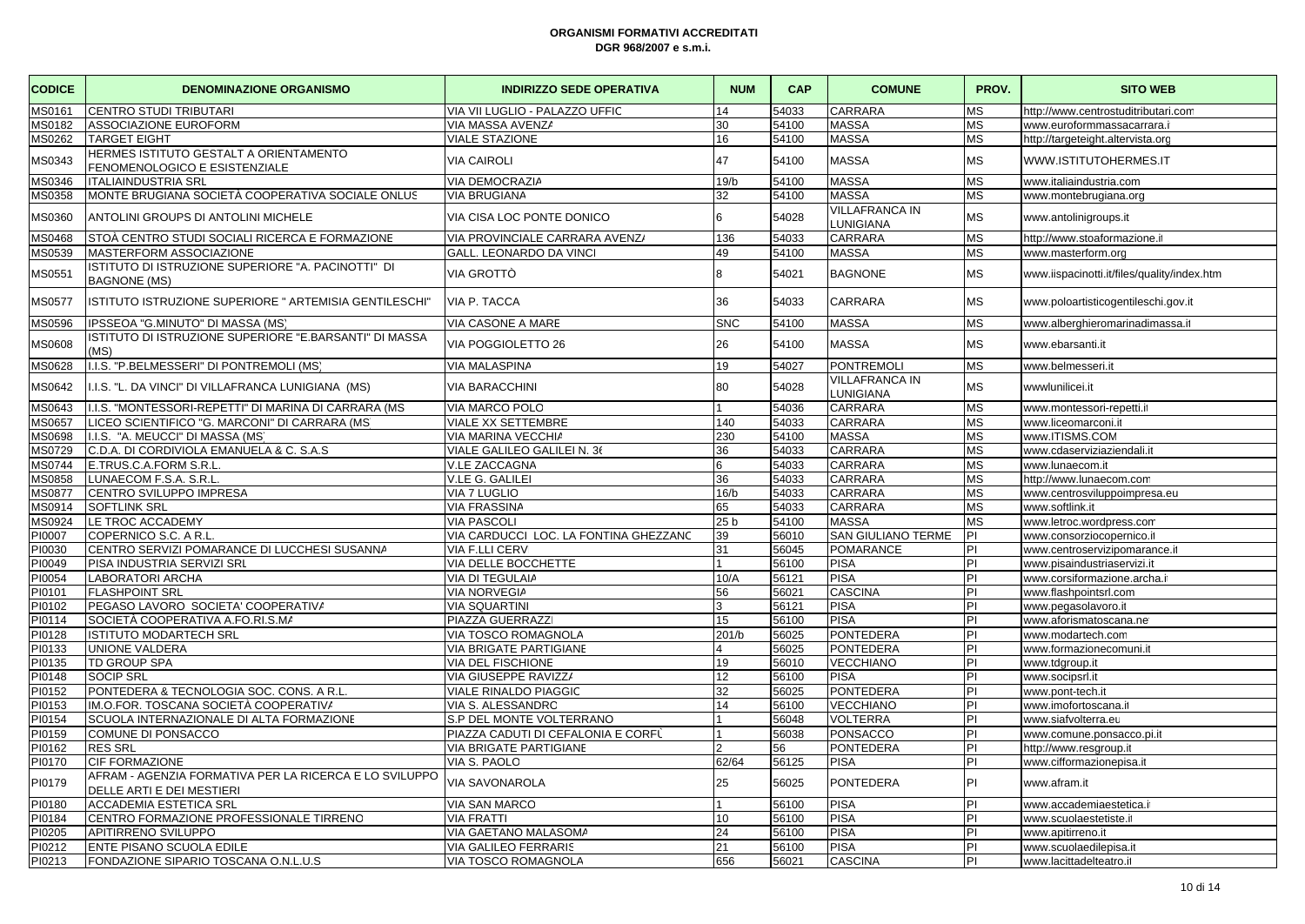| <b>CODICE</b> | <b>DENOMINAZIONE ORGANISMO</b>                                             | <b>INDIRIZZO SEDE OPERATIVA</b>    | <b>NUM</b> | CAP   | <b>COMUNE</b>                          | PROV.     | <b>SITO WEB</b>                                 |
|---------------|----------------------------------------------------------------------------|------------------------------------|------------|-------|----------------------------------------|-----------|-------------------------------------------------|
| PI0216        | <b>ARTIDE E ANTARTIDE SRL</b>                                              | VIA S. ANTIOCC                     | 70         | 56023 | <b>CASCINA</b>                         | PI        | www.artideantartideformazione.com               |
| PI0230        | LARI SCHOOL DI GRACCI CLAUDIA                                              | <b>VIA CORRIDONI</b>               | 20         | 56025 | <b>PONTEDERA</b>                       | <b>PI</b> | www.larischool.it                               |
| PI0248        | TEKNOFORM SNC DI MARIO ING. MASCIADRI & C.                                 | <b>VIA USCIANA</b>                 | 132        | 56022 | CASTELFRANCO DI<br>SOTTO               | PI        | www.teknoformsnc.it                             |
| PI0257        | ASSOCIAZIONE CULTURALE CARTE BLANCHE                                       | <b>VIA DON MINZONI</b>             | 49         | 56048 | <b>VOLTERRA</b>                        | PI        | www.compagniadella fortezza.orc                 |
| PI0260        | PERFORMAT S.R.L                                                            | NAVACCHIO DI CASCINA - VIA GIUNTIN | 25         | 56023 | CASCINA                                | PI        | www.performat.it                                |
| PI0274        | <b>LABOSTUDIO</b>                                                          | VIA DEL BOSCO                      | 71         | 56029 | SANTA CROCE<br>SULL'ARNO               | İΡΙ       | www.labostudio.it                               |
| PI0278        | POLO NAVACCHIO S.P.A. - AGENZIA FORMATIV/                                  | VIA GIUNTINI, 13 - LOC. NAVACCHIC  | 13         | 56021 | CASCINA                                | PI        | www.polotecnologico-agenziaformativa.i          |
| PI0289        | FORMULA                                                                    | VIA LUNGOMONTE PISANO              | 39         | 56011 | CALCI                                  | İΡΙ       | http://www.agenziaformula.it                    |
| PI0292        | ITINERA SERVIZI ALLE IMPRESE SRL                                           | VIA A. BASS                        | 5          | 56100 | <b>PISA</b>                            | İΡΙ       | www.itineragroup.com                            |
| 210331        | <b>BRITISH SCHOOL PISA SRL</b>                                             | VIA TOSCO ROMAGNOLA                | 100        | 56025 | PONTEDERA                              | İΡΙ       | www.britishschoolpisa.it                        |
| PI0340        | CASARTIGIANI SERVICE SOCIETÀ COOPERATIV/                                   | PIAZZA NILDE IOTTI                 | 25         | 56025 | <b>PONTEDERA</b>                       | İΡΙ       | www.casartigianitoscana.it                      |
| PI0344        | ULISSE - S.R.L                                                             | VICOLO CORTE TIEZZI                | 43         | 56100 | <b>PISA</b>                            | İΡΙ       | www.centrotoscanoacconciatori.i                 |
| 210368        | <b>CIFVICOPISANC</b>                                                       | PIAZZA DELLA REPUBBLICA            | 26/27      | 56100 | <b>VICOPISANO</b>                      | PI        | www.cifvicopisano.com                           |
| PI0373        | MASONI CONSULTING S.R.L                                                    | VIA S.ALLENDE                      | 35         | 56029 | <b>SANTA CROCE</b><br><b>SULL'ARNO</b> | PI        | www.masoniconsulting.it                         |
| PI0379        | CAT CONFCOMMERCIO PISA S.R.L                                               | VIA DEL CHIASSATELLO - CORTE SANAC | 67         | 56128 | PISA                                   | PI        | www.catconfcommerciopisa.org                    |
| PI0386        | <b>FORMATICA SRL</b>                                                       | PIAZZA DEL POZZETTO                | 9          | 56127 | <b>PISA</b>                            | İΡΙ       | www.formatica.it                                |
| PI0398        | CENTRO STUDI ENTI LOCALI SRL                                               | VIA DELLA COSTITUENTE              | 15         | 56028 | <b>SAN MINIATO</b>                     | İΡΙ       | www.entilocaliweb.it                            |
| 210410        | <b>IMPARAORA S.R.L.</b>                                                    | VIA M. GIUNTINI                    | 25/a       | 56021 | <b>CASCINA</b>                         | PI        | www.imparaora.it                                |
| PI0412        | S.I.P.P. SOCIETÀ ITALIANA DI PSICOLOGIA E PEDAGOGI                         | <b>VIA SANDRO PERTINI</b>          | 16         | 56035 | LARI                                   | İΡΙ       | www.sipponline.org                              |
| PI0413        | CENTRO DI RICERCA E DOCUMENTAZIONE SULL'INFANZIA LA<br>BOTTEGA DI GEPPETTO | VIA V. VENETO - ISOLA              | 6          | 56028 | <b>SAN MINIATO</b>                     | PI        | www.bottegadigeppetto.it                        |
| PI0414        | <b>CESCOT - TOSCANA NORD</b>                                               | VIA CATALANI PISA                  | 8          | 56125 | <b>PISA</b>                            | İΡΙ       | www.cescotformazione.it                         |
| PI0415        | PO.TE.CO. S.C.R.L.                                                         | VIA W. TOBAGI                      | 30         | 56022 | CASTELFRANCO DI<br>SOTTO               | PI        | www.polotecnologico.com                         |
| PI0430        | ISOGEST SOC. COOP.                                                         | <b>VIA RIGHI</b>                   | 20         | 56100 | <b>PISA</b>                            | İΡΙ       | www.isogest.it                                  |
| PI0452        | CENTRO STUDI ESTETICA SRL                                                  | VIA TOSCO ROMAGNOLA                | 155/P      | 56025 | <b>PONTEDERA</b>                       | İΡΙ       | www.centrostudi-estetica.com                    |
| 기0455         | DOCCINI SERVICE SRL                                                        | VIA VOLTERRANA                     | 225        | 56030 | <b>TERRICCIOLA</b>                     | IΡI       | http://www.docciniservice.it/                   |
| PI0457        | ISTITUTO LINGUISTICO MEDITERRANEO DI ROSSANA<br>FILIPPESCHI & C. SAS       | <b>VIA CESARE BATTISTI</b>         | 3          | 56100 | <b>PISA</b>                            | PI        | http://www.ilm.it/it/                           |
| PI0477        | FO.RI.UM. SOCIETÀ COOPERATIVA                                              | VIA DEL BOSCO                      | 264/F      | 56029 | SANTA CROCE<br>SULL'ARNO               | <b>PI</b> | www.forium.it                                   |
| PI0526        | <b>DELTA CONSULTING</b>                                                    | <b>VIA PUCCIONI</b>                |            | 56029 | <b>SANTA CROCE</b><br>SULL'ARNO        | PI        | www.consultingdelta.it                          |
| PI0527        | <b>LUPI ESTINTORI</b>                                                      | <b>VIA TOSCO ROMAGNOLA</b>         | 255        | 56025 | PONTEDERA                              | İΡΙ       | www.lupiestintori.it                            |
| PI0560        | U.O. ALTA FORMAZIONE - SCUOLA SUPERIORE SANT'ANNA                          | <b>VIA CARDINALE MAFF</b>          | 27         | 56127 | PISA                                   | İΡΙ       | www.sssup.it                                    |
| PI0572        | I.T.I.S. "LEONARDO DA VINCI" DI PISA (PI                                   | <b>VIA C MATILDE</b>               | 74         | 56124 | PISA                                   | PI        | www.itispisa.com                                |
| PI0583        | C.T.P. C/O ISTITUTO COMPRENSIVO "L. FIBONACCI" DI PISA (PI)                | <b>VIA LALLI</b>                   |            | 56127 | <b>PISA</b>                            | PI        | http://www.comune.pisa.it/doc/fibosede/******** |
| PI0589        | I.T.C.G. "F. NICCOLINI" DI VOLTERRA (PI                                    | <b>VIA GUARNACCI</b>               | 6          | 56048 | VOLTERRA                               | <b>PI</b> | http://www.itcniccolini.it                      |
| PI0591        | I.P.S.S.A.R. "G. MATTEOTTI" DI PISA (PI                                    | <b>VIA GARIBALD</b>                | 194        | 56124 | <b>PISA</b>                            | İΡΙ       | www.matteotti.it                                |
| PI0593        | C.T.P. DI VOLTERRA (PI)                                                    | <b>VIA FONDA</b>                   | 3          | 56048 | VOLTERRA                               | İΡΙ       | www.icsvolterra.it                              |
| PI0606        | I.T.C. "C.CATTANEO" DI SAN MINIATO (PI)                                    | <b>VIA CATENA</b>                  |            | 56027 | <b>SAN MINIATO</b>                     | PI        | http://www.itcattaneo.it                        |
| PI0626        | ISTITUTO DI ISTRUZIONE SUPERIORE "E. SANTONI" DI PISA (PI)                 | <b>LARGO CONCETTO MARCHESI</b>     |            | 56124 | <b>PISA</b>                            | PI        | www.e-santoni.pisa.it                           |
| PI0664        | C.T.P. C/O ISTITUTO COMPRENSIVO "A. PACINOTTI" DI<br>PONTEDERA (PI)        | <b>VIA DANTE ALIGHIERI</b>         | 42         | 56025 | <b>PONTEDERA</b>                       | <b>PI</b> | www.ctpontedera.com                             |
| PI0672        | I.T.I.S. "G. MARCONI" DI PONTEDERA (PI)                                    | <b>VIA MILANC</b>                  | 51         | 56025 | <b>PONTEDERA</b>                       | PI        | www.marconipontedera.it                         |
| 210680        | <b>CENTRO LINGUISTICO</b>                                                  | UFF AD EX SPANU - VIA SANTA MARI/  | 36         | 56126 | PISA                                   | PI        | http://www.cli.unipi.it                         |
| PI0681        | I.T.C.G. "E. FERMI" PONTEDERA (PI)                                         | <b>VIA FIRENZE</b>                 | 51         | 56025 | PONTEDERA                              | PI        | www.itcgfermi.it                                |
| PI0684        | C.T.P. DI S. MINIATO (PI)                                                  | <b>VIA CORRIDONI</b>               | 68         | 56028 | <b>SAN MINIATO</b>                     | PI        | www.istitutocomprensivobuonarroti.pi.it         |
| PI0747        | <b>SELF DI CAPONI FEDERICA</b>                                             | VIA IV NOVEMBRE                    | 57         | 56028 | <b>SAN MINIATO</b>                     | PI        | www.self-entilocali.it                          |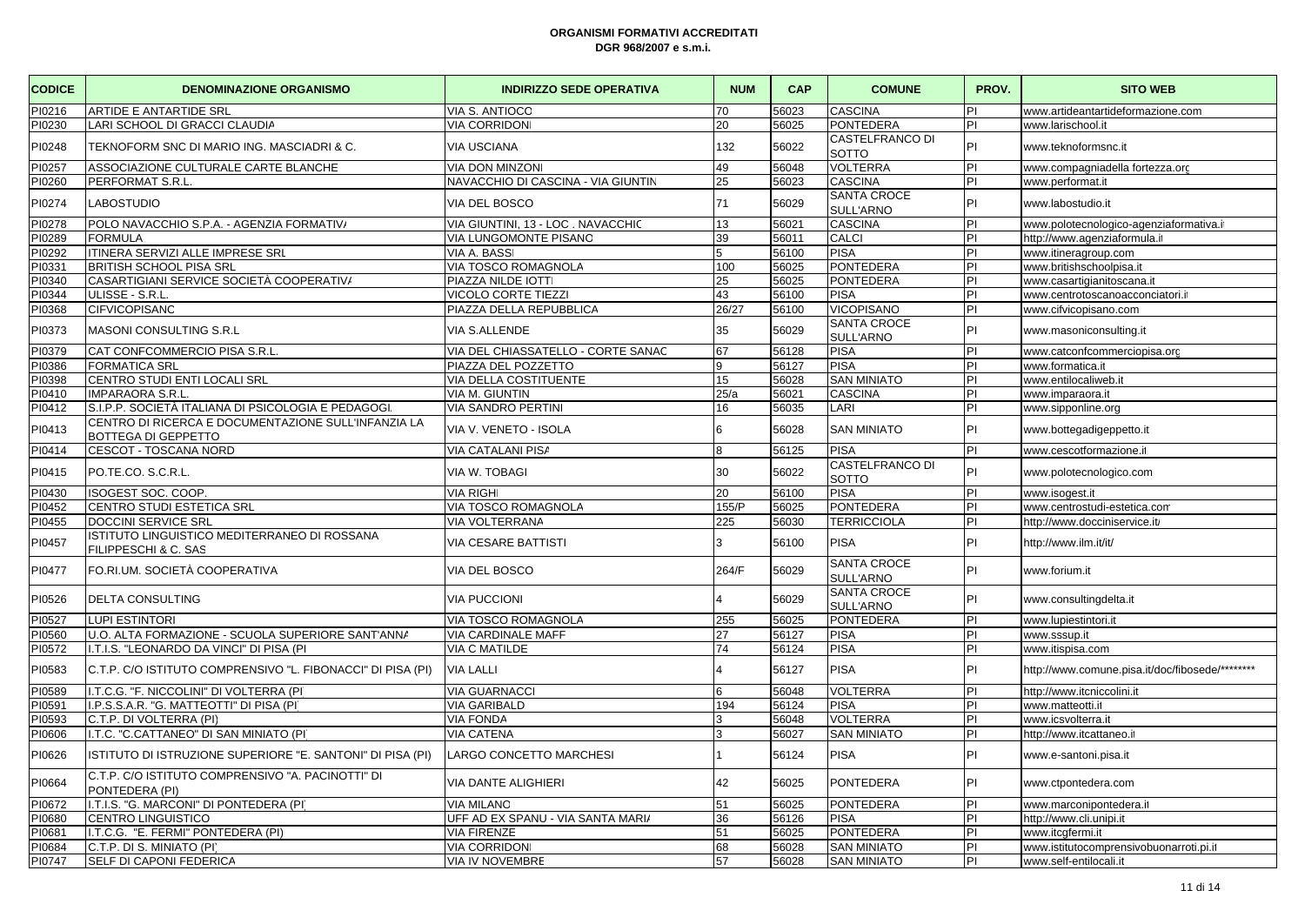| <b>CODICE</b> | <b>DENOMINAZIONE ORGANISMO</b>                                                         | <b>INDIRIZZO SEDE OPERATIVA</b>     | <b>NUM</b> | <b>CAP</b> | <b>COMUNE</b>          | PROV.          | <b>SITO WEB</b>                     |
|---------------|----------------------------------------------------------------------------------------|-------------------------------------|------------|------------|------------------------|----------------|-------------------------------------|
| PI0762        | <b>QUALITECH SRL</b>                                                                   | VIA TOSCO ROMAGNOLA                 | 205        | 56025      | PONTEDERA              | PI             | www.studioqualitech.it              |
| PI0769        | MA.CI.                                                                                 | VIA LARGO LORIS MALAGUZZ            | 9          | 56028      | <b>SAN MINIATO</b>     | PI             | www.maciprevenzione.it              |
| PI0822        | PUNTO E LINEA CONSULTING S.R.L                                                         | VIA F. MAGELLANO.                   | 10         | 56010      | <b>VICOPISANO</b>      | PI             | www.puntoelinea.it                  |
| PI0827        | STARGATE CONSULTING & TRAINING                                                         | <b>VIA ROSSINI</b>                  | 60         | 56025      | <b>PONTEDERA</b>       | PI             | www.stargateconsulting.it           |
| PI0849        | <b>AUDITEMA SRL</b>                                                                    | <b>VIA CHIASSATELLO</b>             | 96         | 56121      | <b>PISA</b>            | $\overline{P}$ | www.auditema.com                    |
| PI0855        | <b>MASTER SRL</b>                                                                      | VIA ILARIA ALPI, 30/32              | 30/32      | 56028      | <b>SAN MINIATO</b>     | PI             | www.formazionemaster.net            |
| PI0863        | <b>BIOAGRIFOOD SRL</b>                                                                 | VIA SALVO D'ACQUISTC                | 44/C       | 56025      | <b>PONTEDERA</b>       | PI             | www.bioagrifood.com                 |
| PI0872        | FONDAZIONE MADONNA DEL SOCCORSO ONLUS                                                  | PIAZZA SAN LORENZO                  | 9          | 56043      | <b>FAUGLIA</b>         | PI             | www.madonnadelsoccorsofauglia.it    |
| PI0874        | <b>GESTIONE LAVORO S.R.L</b>                                                           | VIA GIOBERTI - LOC. PONTE A EGOLA   | 15         | 56024      | <b>SAN MINIATO</b>     | İΡΙ            | www.gestionelavorosrl.it            |
| PI0894        | UNIVERSITÀ DI PISA - CENTRO INTERDISCIPLINARE SCIENZE PER<br>LA PACE                   | VIA EMANUELE FILIBERTO DUCA D'AOSTA |            | 56127      | <b>PISA</b>            | PI             | http://cisp.unipi.it                |
| PI0899        | <b>IPSIA A. PACINOTT</b>                                                               | <b>VIA SALCIOL</b>                  | 11         | 56025      | <b>PONTEDERA</b>       | PI             | www.ipsiapacinotti.it               |
| PO0043        | SAPERI S.R.L                                                                           | <b>VIA VALENTIN</b>                 | 14         | 59100      | <b>PRATO</b>           | PO             | www.uipservizi.it/formazione        |
| PO0050        | SCUOLA PROF.LE DI MODA ENIA LUCARELL                                                   | <b>F.LLI ROSSELLI</b>               | 39/41      | 59100      | <b>MONTEMURLO</b>      | PO             | www.scuolalucarelli.it              |
| PO0082        | CHEMI CHECK POINT S.R.L                                                                | <b>VIA DEI CASIN</b>                | 17         | 59100      | <b>PRATO</b>           | PO             | WWW.CHEMICHECKPOINT.IT              |
| PO0093        | <b>SCUOLA EDILE PRATESE</b>                                                            | VIA B. GIGL                         | 3          | 59100      | <b>PRATO</b>           | PO             | www.scuolaedileprato.it             |
| PO0131        | A.S. CONSULTING SRL                                                                    | VIA FRA' BARTOLOMEO                 | 82         | 59100      | <b>PRATO</b>           | PO             | www.asconsulting.fi.it              |
| PO0169        | LABORATORIO ARCHIMEDE S.R.L                                                            | VIA MARCO RONCIONI                  | 6          | 59100      | <b>PRATO</b>           | PO             | www.labarchimede.it                 |
| PO0241        | SCUOLA TAGLIO E CONFEZIONE ANGELA VAGGI TE                                             | VIA SER LAPO MAZZE                  | 10/B       | 59100      | <b>PRATO</b>           | PO             | www.scuolatagliovaggitei.it         |
| PO0287        | SCUOLA DI MODA OLTREMARI LORETTA S.N.C. DI STACCIOLI<br>SONIA & DELLABELLA CRISTINA    | PIAZZA LIPPI                        |            | 59100      | <b>PRATO</b>           | PO             | http://www.oltremariloretta.it/     |
| PO0356        | <b>EUROCONSULTING SRL</b>                                                              | <b>VIA RIMIN</b>                    |            | 59100      | <b>PRATO</b>           | PO             | www.ecgroup.it                      |
| PO0374        | ISTITUTO LEONARDO DA VINCI SRL                                                         | <b>VIA FIRENZE</b>                  | 6/A        | 59100      | <b>PRATO</b>           | PO             | www.istdavinci.it                   |
| PO0375        | SOPHIA S.C.A.R.L.                                                                      | <b>VIA MAZZON</b>                   | 13         | 59100      | <b>PRATO</b>           | PO             | http://www.formazionesophia.com     |
| PO0377        | CE.S.CO.T. CENTRO SVILUPPO COMMERCIO TURISMO E<br><b>TERZIARIO</b>                     | <b>VIA POMERIA</b>                  | 71/b       | 59100      | <b>PRATO</b>           | PO             | www.confesercenti.prato.it          |
| PO0403        | F.I.L. FORMAZIONE INNOVAZIONE LAVORO SRI                                               | <b>VIA GALCIANESE</b>               | 20/f       | 59100      | <b>PRATO</b>           | PO             | www.filprato.it                     |
| PO0417        | ISTITUTO CULTURALE E DI DOCUMENTAZIONE LAZZERINI                                       | <b>VIA PUCCETTI</b>                 | 3          | 59100      | <b>PRATO</b>           | PO             | www.bibliotecalazzerini.prato.it    |
| PO0424        | COPPING S.R.L.                                                                         | VIA S. MARGHERITA                   | 52         | 59100      | <b>PRATO</b>           | PO             | www.copping.it                      |
| PO0439        | PIN S.C.R.L. SERVIZI DIDATTICI E SCIENTIFICI PER LUNIVERSITÀ<br><b>DI FIRENZE</b>      | PIAZZA CIARDI                       | 25         | 59100      | <b>PRATO</b>           | PO             | www.pin.unifi.it                    |
| PO0460        | NEXT TECHNOLOGY TECNOTESSILE SOCIETÀ NAZIONALE DI<br><b>RICERCA</b>                    | VIA DEL GELSO                       | 13         | 59100      | <b>PRATO</b>           | PO             | http://www.tecnotex.it              |
| PO0555        | CENTRO TERRITORIALE PERMANENTE C/O ISTITUTO<br>COMPRENSIVO "G.B. MAZZONI" DI PRATO (PO | <b>VIA SAN SILVESTRO</b>            | 11         | 59100      | <b>PRATO</b>           | PO             | www.ctp.prato.it                    |
| PO0561        | I.P.S.I.A. "G. MARCONI" DI PRATO (PO                                                   | <b>VIA GALCIANESE</b>               | 20         | 59100      | <b>PRATO</b>           | PO             | http://www.ipsiamarconi.com/        |
| PO0566        | ISTITUTO PROFESSIONALE "F. DATINI" DI PRATO (PO                                        | <b>VIA REGGIANA</b>                 | 26         | 59100      | <b>PRATO</b>           | PO             | www.datini.prato.it                 |
| PO0576        | ISTITUTO TECNICO INDUSTRIALE STATALE "T.BUZZI" PRATO<br>(PO)                           | VIALE DELLA REPUBBLICA              | 9          | 59100      | <b>PRATO</b>           | PO             | www.itistulliobuzzi.it              |
| PO0620        | I.T.C.S. "P.DAGOMARI" DI PRATO (PO)                                                    | VIA DI REGGIANA                     | 86         | 59100      | <b>PRATO</b>           | PO             | www.dagomari.prato.it               |
| PO0656        | LICEO SCIENTIFICO STATALE "N.COPERNICO" DI PRATO (PO)                                  | VIA BORGOVALSUGANA                  | 63         | 59100      | <b>PRATO</b>           | PO             | www.copernico.prato.it              |
| PO0665        | I.S.I.S. "CICOGNINI - RODARI" DI PRATO (PO                                             | <b>VIA GALCIANESE</b>               | 20         | 59100      | <b>PRATO</b>           | PO             | www.cicogninirodari.prato.it        |
| PO0676        | I.S.I.S. GRAMSCI - KEYNES DI PRATO (PO                                                 | VIA DI REGGIANA                     | 106        | 59021      | <b>PRATO</b>           | PO             | www.agenziaformativagk.it           |
| PO0760        | SEF SOCIETÀ ERICH FROMM POLO PSICODINAMICHE S.R.L                                      | <b>VIA GIOTTO</b>                   | 49         | 59100      | <b>PRATO</b>           | PO             | www.polopsicodinamiche.com          |
| PO0793        | <b>JOLLY ESTINTORI SRL</b>                                                             | <b>VIA FIRENZE</b>                  | 62         | 59100      | <b>PRATO</b>           | <b>PO</b>      | www.jollyestintori.it               |
| PO0797        | C.S.A.P.R. CENTRO STUDI E APPLICAZIONE DELLA PSICOLOGIA<br><b>RELAZIONALE</b>          | VIALE V. VENETO                     | 78         | 59100      | <b>PRATO</b>           | PO             | www.scuolarelazionaleprato.it       |
| PO0834        | FORMAZIONE SICURA S.R.L.                                                               | VIA AGNOLO FIRENZUOLA               | 72         | 59025      | CANTAGALLO DI PRATO PO |                | www.formazionesicura.com            |
| PO0841        | LEGAL SERVICE S.R.L                                                                    | <b>VIA CARLO MARX</b>               | 25         | 59100      | <b>PRATO</b>           | PO             | www.legalserviceprato.it            |
| PO0868        | FORMALL SOCIETA' COOPERATIVA                                                           | <b>VIA GALCIANESE</b>               | 93/12      | 59100      | <b>PRATO</b>           | PO             | www.formallservizi.it               |
| PO0893        | L'ACCADEMIA DELL'ESTETICA S.R.L                                                        | VIA VALENTINI 7 NUM INT. 14-15-16/1 |            | 59100      | <b>PRATO</b>           | PO             | www.laccademiadellestetica.it       |
| PO0896        | PALAZZO DELLE PROFESSIONI SRL                                                          | <b>VIA PUGLIESI</b>                 | 26         | 59100      | <b>PRATO</b>           | PO             | www.palazzodelleprofessioniprato.it |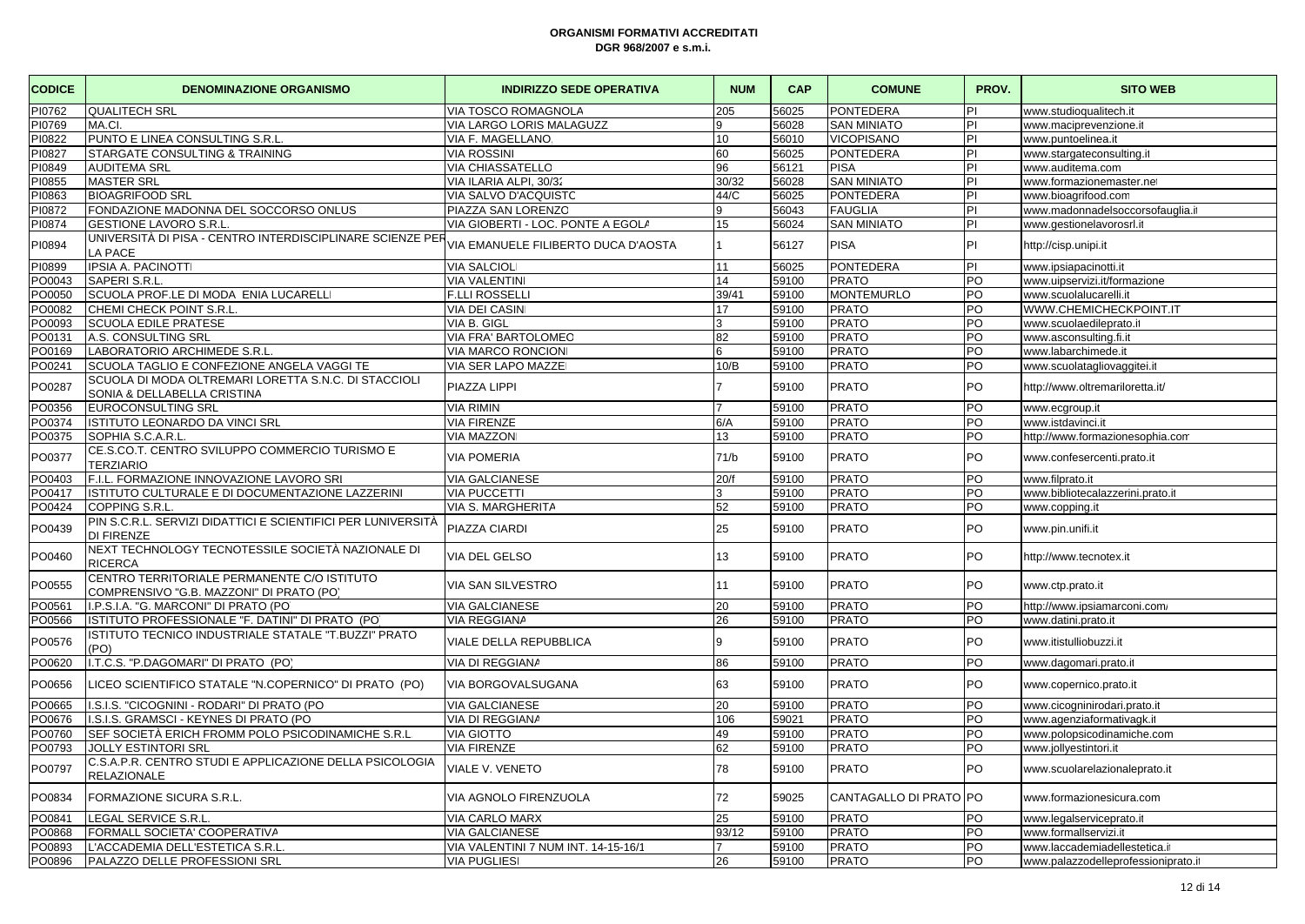| <b>CODICE</b> | <b>DENOMINAZIONE ORGANISMO</b>                                                                                       | <b>INDIRIZZO SEDE OPERATIVA</b>             | <b>NUM</b>     | <b>CAP</b> | <b>COMUNE</b>            | PROV.     | <b>SITO WEB</b>                                      |
|---------------|----------------------------------------------------------------------------------------------------------------------|---------------------------------------------|----------------|------------|--------------------------|-----------|------------------------------------------------------|
| PO0913        | FONDAZIONE TEATRO METASTASIO DI PRATC                                                                                | <b>VIA GOBETTI</b>                          | 79             | 59100      | <b>PRATO</b>             | PO        | www.metastasio.it                                    |
| PO0954        | <b>ANEA SERVICE SRL</b>                                                                                              | <b>VIA DEI TINTORI</b>                      | 23             | 59100      | <b>PRATO</b>             | PO        | www.naturopatia-e.com                                |
| PO0955        | <b>ASSOCIAZIONE FREE TIME</b>                                                                                        | <b>VIA VALENTIN</b>                         | $\overline{7}$ | 59100      | <b>PRATO</b>             | PO        | www.freetimeprato.it                                 |
| PT0003        | I.P.S.A.A. "BARONE CARLO DE FRANCESCHI" DI PISTOI/                                                                   | VIA DALMAZIA                                | 221            | 51100      | <b>PISTOIA</b>           | PT        | www.ipsaadefranceschi.com                            |
| PT0019        | ENTE SCUOLA EDILE E CPT DELLA PROVINCIA DI PISTOI/                                                                   | PIAZZA GARIBALD                             | $\overline{4}$ | 51100      | <b>PISTOIA</b>           | PT        | www.cassaedilepistoia.it                             |
| PT0029        | CE.S.A.L                                                                                                             | <b>VIA CESARE BATTISTI</b>                  | 35             | 51100      | <b>PISTOIA</b>           | PT        | www.cesalweb.it                                      |
| PT0040        | COOPERATIVA SOCIALE SE-AF SERVIZI ED AFFIN                                                                           | VIA FONDA DI SAN VITALE                     | $\overline{4}$ | 51100      | <b>PISTOIA</b>           | PT        | www.cooperativaseaf.i                                |
| PT0060        | <b>CESAT</b>                                                                                                         | <b>VIA LANDUCCI</b>                         | 33             | 51100      | <b>PISTOIA</b>           | PT        | www.cesatformazione.com                              |
| PT0127        | D.R.E.AM. ITALIA                                                                                                     | <b>VIA ENRICO BINDI</b>                     | 14             | 51100      | <b>PISTOIA</b>           | PT        | www.dream-italia.it                                  |
| PT0144        | SERVINDUSTRIA PISTOIA                                                                                                | PIAZZA GARIBALDI, 5                         | 5              | 51100      | <b>PISTOIA</b>           | PT        | www.servindustria.it                                 |
| PT0210        | <b>ASCOM SERVIZI SRL</b>                                                                                             | <b>VIALE ADUA</b>                           | 126/4          | 51100      | <b>PISTOIA</b>           | PT        | www.ascomservizi.pistoia.it                          |
| PT0214        | FONDAZIONE CONSERVATORIO SAN GIOVANNI BATTIST/                                                                       | <b>CORSO GRAMSCI</b>                        | 37             | 51100      | <b>PISTOIA</b>           | PT        | www.fondazionesangiovanni.it                         |
| PT0238        | <b>CIPA-AT PISTOIA</b>                                                                                               | VIA E. FERMI                                | 1/a            | 51100      | <b>PISTOIA</b>           | PT        | http://www.cipaatpistoia.it/                         |
| PT0297        | PRAGMA SERVICE DI IVANO FRANCO COLOMBO & C. S.A.S                                                                    | VIA DALMAZIA                                | 364            | 51100      | <b>PISTOIA</b>           | PT        | www.pragmaservice.info                               |
| PT0329        | CENTRO STUDI "CULTURA SVILUPPO"                                                                                      | <b>VIA PUCCINI</b>                          | 80             | 51100      | <b>PISTOIA</b>           | PT        | www.cscs.it; www.apprendisti.org                     |
| PT0351        | U.N.L.A. CENTRO DI CULTURA PER L'EDUCAZIONE PERMANENTE VIA DEL TIRO A SEGNO                                          |                                             | $\overline{3}$ | 51017      | <b>PESCIA</b>            | PT        | www.unlapescia.it                                    |
| PT0355        | BRITISH SCHOOL-PISTOIA SRL                                                                                           | VIA DELLO STADIO                            | 2/D            | 51100      | <b>PISTOIA</b>           | PT        | www.britishschool-pistoia.it                         |
| PT0388        | ISAQ CONSULTING S.R.L.                                                                                               | <b>VIALE ADUA</b>                           | 128            | 51100      | <b>PISTOIA</b>           | PT        | www.isaqconsulting.it                                |
| PT0405        | CE.S.CO.T. PISTOIA                                                                                                   | <b>VIA GALVAN</b>                           | 17             | 51100      | <b>PISTOIA</b>           | PT        | www.cescot.pistoia.it                                |
|               | STUDIO PROMOZIONE DI MARIAROSARIA STROMILLO SRL                                                                      |                                             |                |            |                          |           |                                                      |
| PT0485        | <b>UNIPERSONALE</b>                                                                                                  | <b>VIA LANDUCCI</b>                         | 33             | 51100      | <b>PISTOIA</b>           | PT        | WWW.STUDIOPROMOZIONE.IT                              |
| PT0521        | SAPERI APERTI SOCIETÀ COOPERATIVA                                                                                    | <b>VIA ANTONELLI</b>                        | 307            | 51100      | <b>PISTOIA</b>           | <b>PT</b> | www.saperiaperti.it                                  |
| PT0557        | ISTITUTO PROFESSIONALE DI STATO PER I SERVIZI ALBERGHIER<br>E DELLA RISTORAZIONE "F. MARTINI" MONTECATINI TERME (PT) | VIA DEL CASTELLO                            | $\overline{2}$ | 51016      | MONTECATINI TERME        | PT.       | www.alberghieromontecatini.it                        |
| PT0578        | I.S.I.S. "G. SISMONDI - A. PACINOTTI" DI PESCIA (PT                                                                  | VIA ALDO MORO                               | 11             | 51017      | <b>PESCIA</b>            | PT        | www.sismondipacinotti.it                             |
| PT0601        | I.T.A.S. "D. ANZILOTTI" DI PESCIA (PT)                                                                               | <b>VIALE RICCIANO</b>                       | 5              | 51017      | <b>PESCIA</b>            | PT        | http://www.scuolepistoia.it/itasanzilotti            |
| PT0602        | I.P.S.I.A. "A. PACINOTTI" DI PISTOIA (PT                                                                             | CORSO A. GRAMSCI                            | 71             | 51100      | <b>PISTOIA</b>           | PT        | http://www.ipsiapacinotti.pt.it/                     |
| PT0609        | I.P.S.S.C.T.S. "L. EINAUDI" DI PISTOIA (PT                                                                           | <b>VIA PACINOTTI</b>                        | 11             | 51100      | <b>PISTOIA</b>           | PT        | www.isteinaudi.it                                    |
| PT0611        | LICEO ARTISTICO STATALE "POLICARPO PETROCCHI"                                                                        | PIAZZETTA SAN PIETRO                        | $\overline{A}$ | 51100      | <b>PISTOIA</b>           | PT        | www.liceoartisticopistoia.it                         |
| PT0637        | ISTITUTO TECNICO TECNOLOGICO "FEDI - FERMI" DI PISTOIA (PT) VIALE ADUA                                               |                                             | 98             | 51100      | <b>PISTOIA</b>           | PT        | www.itisfedi.pt.it                                   |
| PT0641        | I.T.C. "A. CAPITINI" DI AGLIANA (PT                                                                                  | <b>VIA GOLDONI</b>                          | <b>SNC</b>     | 51031      | <b>AGLIANA</b>           | PT        | www.itcaldocapitini.it                               |
| PT0653        | ISTITUTO "SALUTATI" DI MONTECATINI TERME (PT)                                                                        | <b>VIA MARCONI</b>                          | 71             | 51016      | <b>MONTECATINI TERME</b> | PT        | www.scuolepistoia.it/Isssalutati/                    |
| PT0671        | ITS "MARCHI - FORTI" DI PESCIA (PT)                                                                                  | <b>VIA MARCONI</b>                          | 16             | 51017      | <b>PESCIA</b>            | PT        | www.itcmarchi.it                                     |
| PT0678        | ISTITUTO TECNICO COMMERCIALE STATALE "F. PACINI"DI                                                                   | <b>CORSO GRAMSCI</b>                        | 43             | 51100      | <b>PISTOIA</b>           | PT        | www.itcspacini.it                                    |
| PT0705        | PISTOIA (PT)                                                                                                         |                                             | 162            | 51100      | <b>PISTOIA</b>           | PT        |                                                      |
| PT0816        | <b>CESIT SRL</b><br><b>CINQUESSE SRL</b>                                                                             | VIA DINO CAMPANA<br><b>VIA RISORGIMENTO</b> | 548            | 51015      | MONSUMMANO TERME         | PT        | www.cesitsrl.it<br>www.teoremacs.it                  |
| PT0860        | D&F DIDATTICA E FORMAZIONE SRL                                                                                       | <b>VIA TRIESTE</b>                          | 8              | 51016      | <b>MONTECATINI TERME</b> | PT        | www.centrostudi-gauss.it                             |
| PT0871        | FONDAZIONE NAZIONALE CARLO COLLOD                                                                                    | <b>VIA PASQUINELLI</b>                      | 6              | 51012      | <b>PESCIA</b>            | PT        | www.pinocchio.it                                     |
|               |                                                                                                                      |                                             |                |            |                          |           | http://www.impresasocialepistoiaservizi.it/index.htm |
| PT0908        | IMPRESA SOCIALE PISTOIA SERVIZI SRL                                                                                  | VIA DALMAZIA                                | 223            | 51100      | <b>PISTOIA</b>           | PT        |                                                      |
| PT0916        | BIELETTRO DI BIANUCCI ROBERTO & C. S.A.S.                                                                            | <b>VIA FRANCESCA</b>                        | 22             | 51017      | <b>PESCIA</b>            | PT        | www.pointplus.it                                     |
| PT0917        | <b>CCS SRL</b>                                                                                                       | VIA DEI BONECHI                             | 2/D            | 51100      | <b>PISTOIA</b>           | PT        | www.ccsservizi.com                                   |
| SI0010        | SCUOLA DI ESTETICA D'INDIO GIUSEPPINA DI MINETTI GHER                                                                | VIA OSLAVIA                                 | 97             | 53043      | <b>CHIUSI</b>            | SI        | www.scuolaesteticadindio.com                         |
| SI0014        | ENTE SENESE SCUOLA EDILE                                                                                             | <b>VIA FRANCI</b>                           | 18             | 53100      | <b>SIENA</b>             | <b>SI</b> | http://www.scuolaedilesiena.it                       |
| SI0022        | INTERLINGUA DI CANTINI FABIC                                                                                         | <b>VIALE MARCONI</b>                        | 139            | 53036      | <b>POGGIBONSI</b>        | <b>SI</b> | www.british-institutes.net                           |
| SI0044        | LA SFINGE S.R.L                                                                                                      | VIA DELLA FONTINA                           | $\mathcal{P}$  | 53043      | <b>CHIUSI</b>            | SI        | www.lasfinge.info                                    |
| SI0045        | CENTRO SPERIMENTALE DEL MOBILE E DELL'ARREDAMENTO<br>S.R.L                                                           | LOCALITÀ SALCETO                            | 41             | 53036      | <b>POGGIBONSI</b>        | SI        | www.csm.toscana.it                                   |
| SI0047        | AGRICOLTURA È VITA ETRURIA SRL                                                                                       | <b>VIALE SARDEGNA</b>                       | 37             | 53100      | <b>SIENA</b>             | SI        | www.agricolturaevitaetruria.it                       |